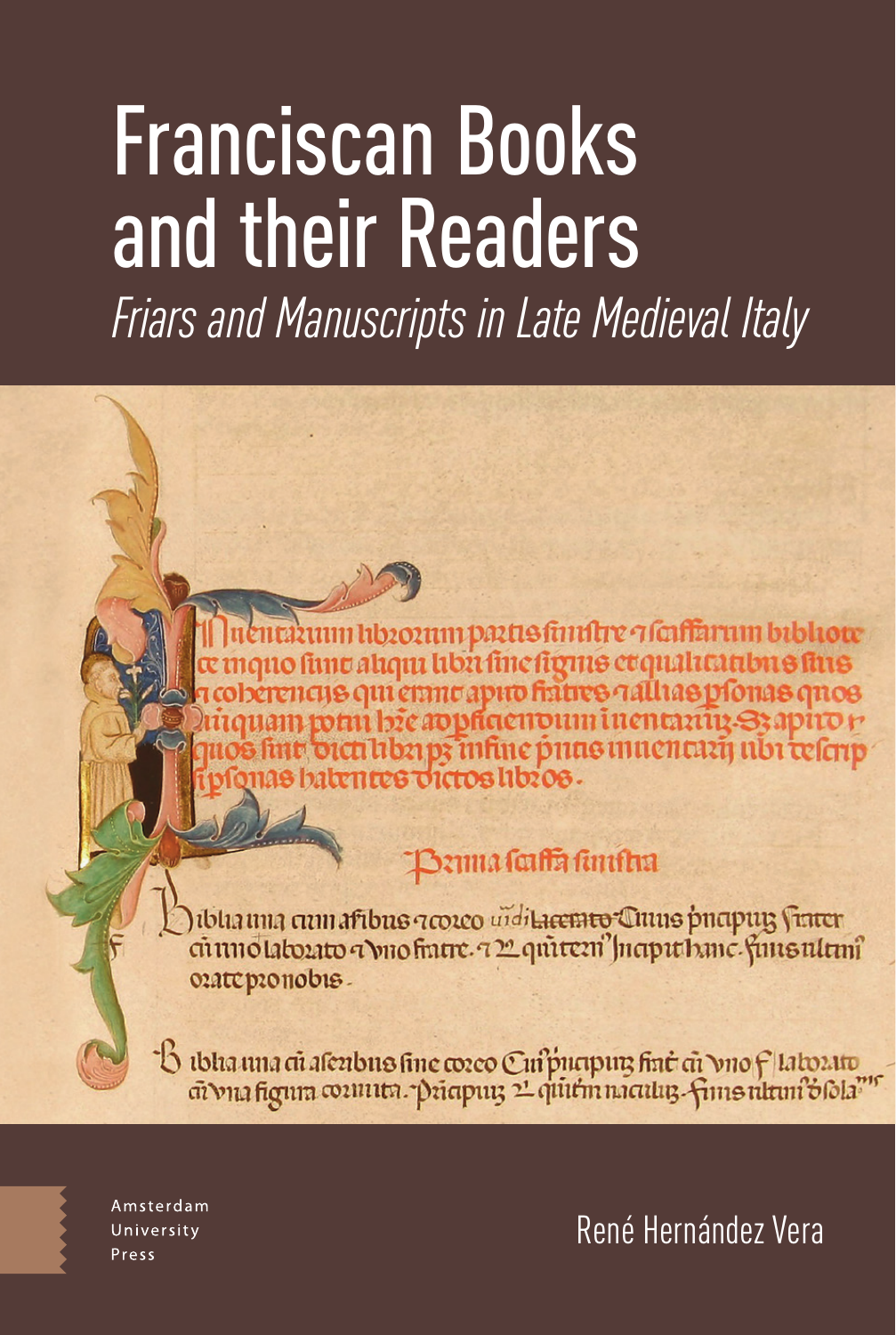Franciscan Books and their Readers

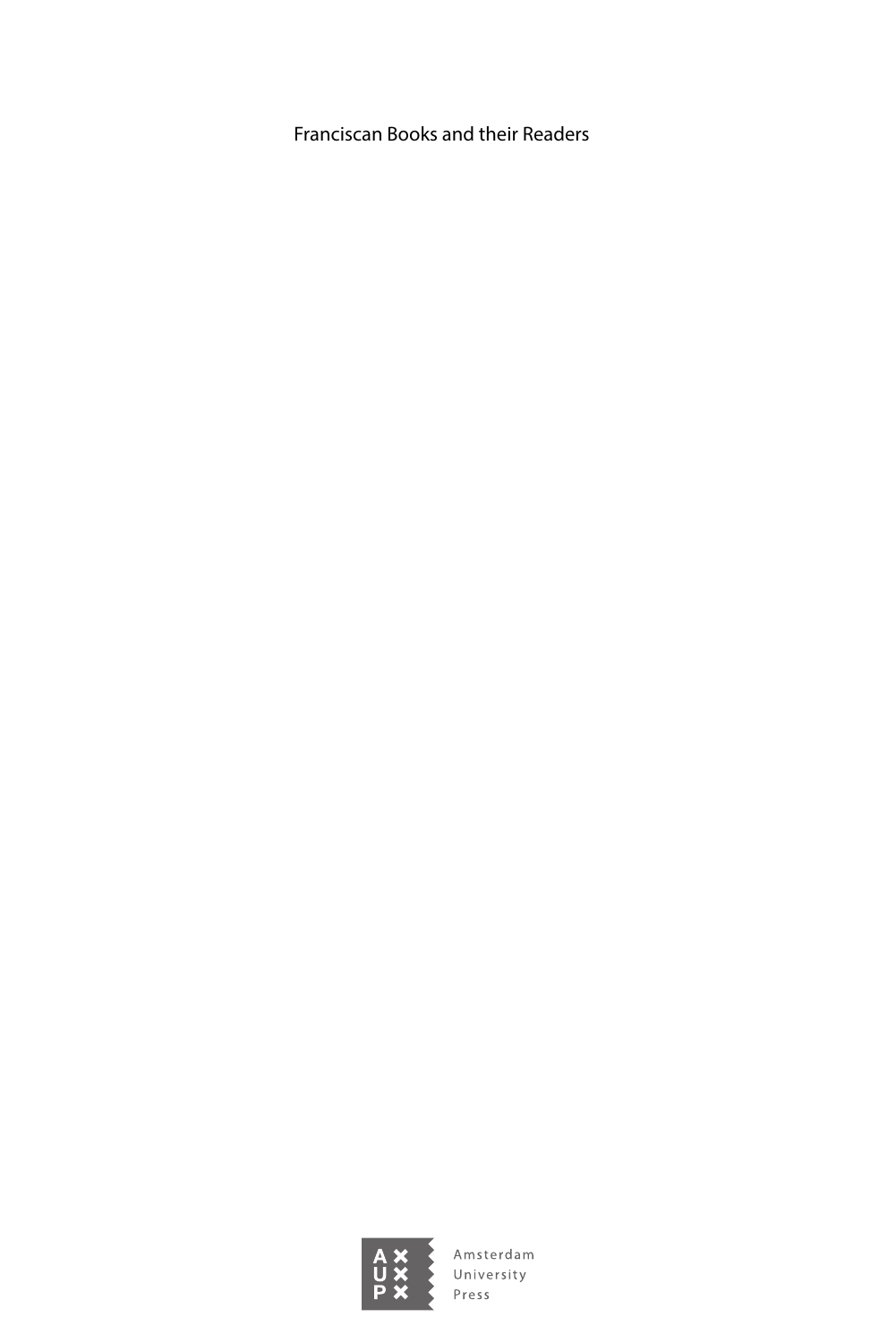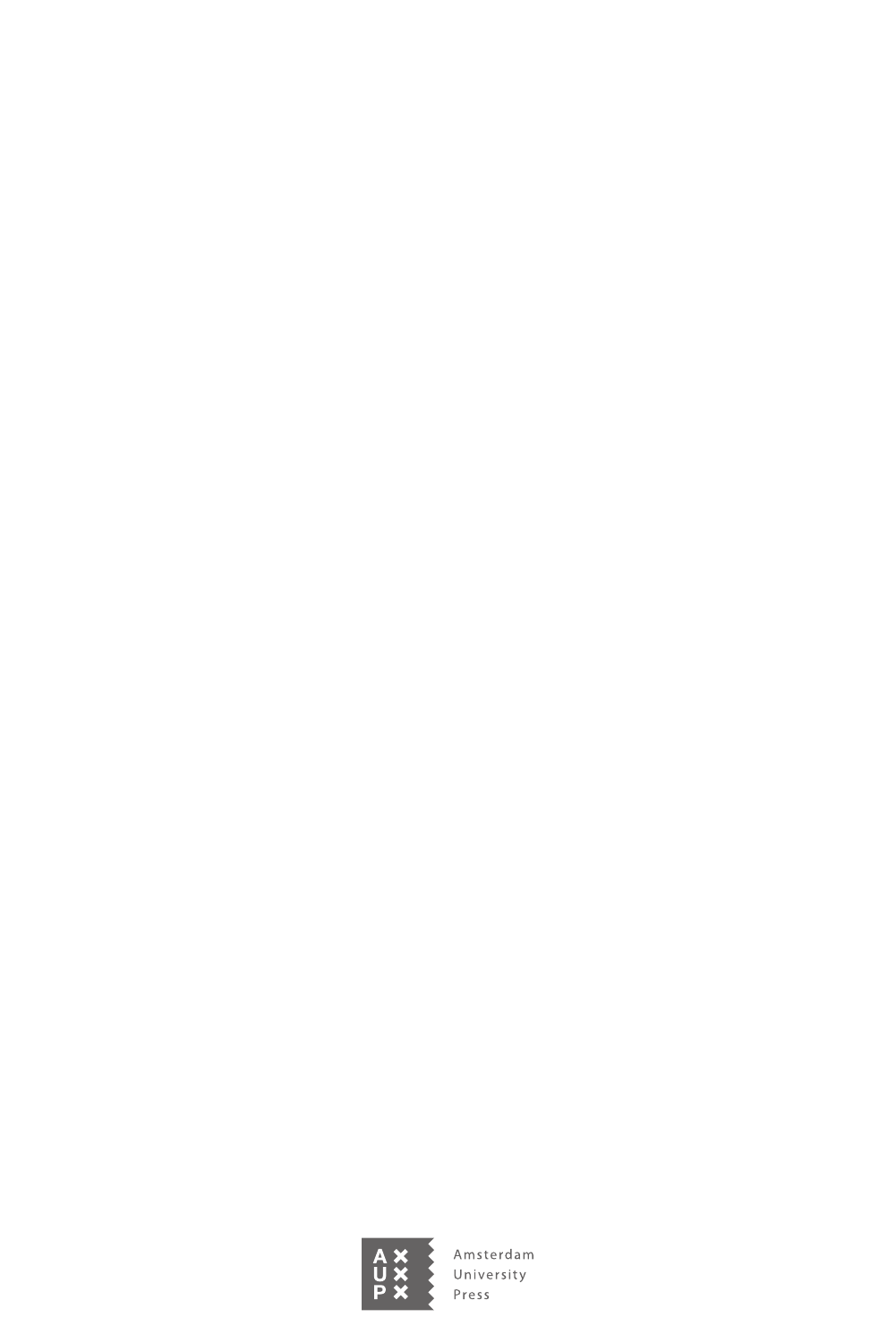# Franciscan Books and their Readers

*Friars and Manuscripts in Late Medieval Italy*

*René Hernández Vera*

Amsterdam University Press

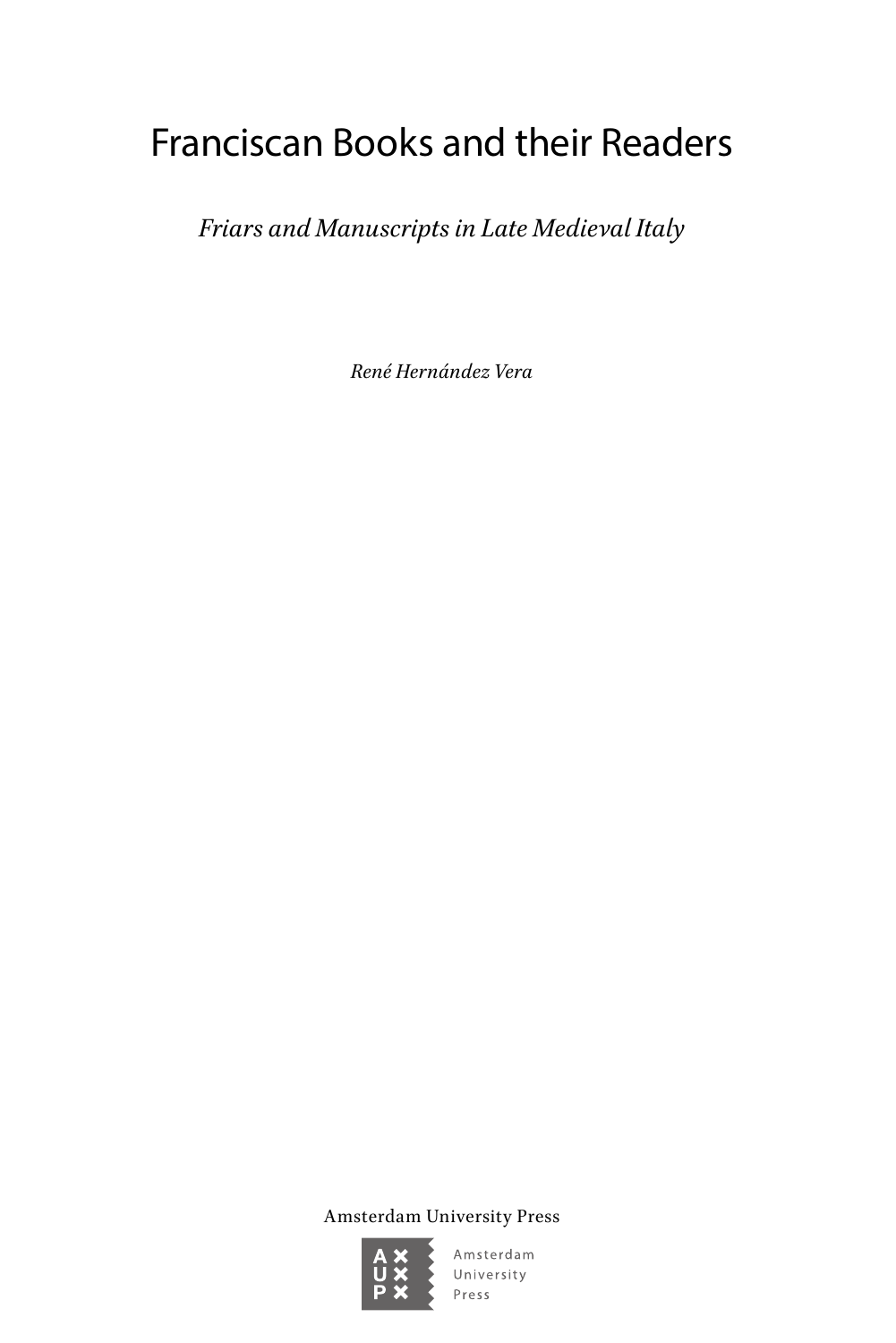Cover illustration: Padua, Biblioteca Antoniana, MS 573, fol. 30r.

Cover design: Coördesign, Leiden Lay-out: Crius Group, Hulshout

isbn 978 94 6372 951 2 e-isbn 978 90 4854 498 1 DOI 10.5117/9789463729512 nur 684

© R. Hernández Vera / Amsterdam University Press B.V., Amsterdam 2022

All rights reserved. Without limiting the rights under copyright reserved above, no part of this book may be reproduced, stored in or introduced into a retrieval system, or transmitted, in any form or by any means (electronic, mechanical, photocopying, recording or otherwise) without the written permission of both the copyright owner and the author of the book.

Every effort has been made to obtain permission to use all copyrighted illustrations reproduced in this book. Nonetheless, whosoever believes to have rights to this material is advised to contact the publisher.

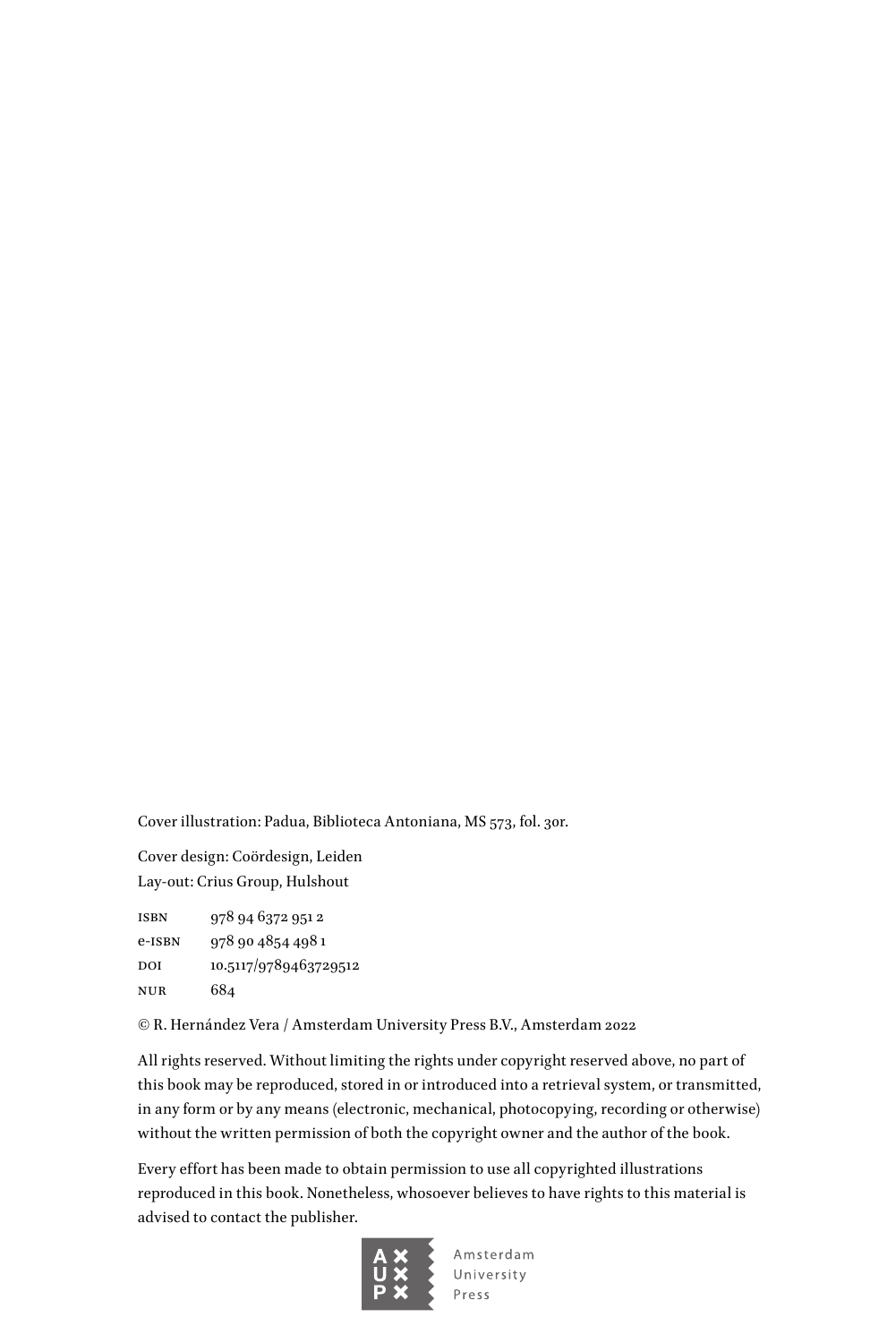# **Table of Contents**

| Acknowledgements |                                                               |     |  |
|------------------|---------------------------------------------------------------|-----|--|
| Illustrations    |                                                               |     |  |
|                  | Abbreviations<br>11                                           |     |  |
|                  | Notes on Transcriptions                                       |     |  |
| Introduction     |                                                               |     |  |
| 1.               | The Ideal<br>Regulations and Franciscan Manuscripts in Padua  | 33  |  |
|                  | 2. The Space<br>Libraries and Franciscan Manuscripts in Padua | 63  |  |
|                  | 3. The Form<br><b>The Manuscripts</b>                         | 101 |  |
|                  | 4. The Readership<br>Reading Franciscan Manuscripts in Padua  | 145 |  |
| Conclusions      |                                                               | 175 |  |
| Appendix 1       |                                                               | 179 |  |
| Appendix 2       |                                                               | 187 |  |
| Appendix 3       |                                                               | 193 |  |
| Bibliography     |                                                               |     |  |
| Index<br>239     |                                                               |     |  |

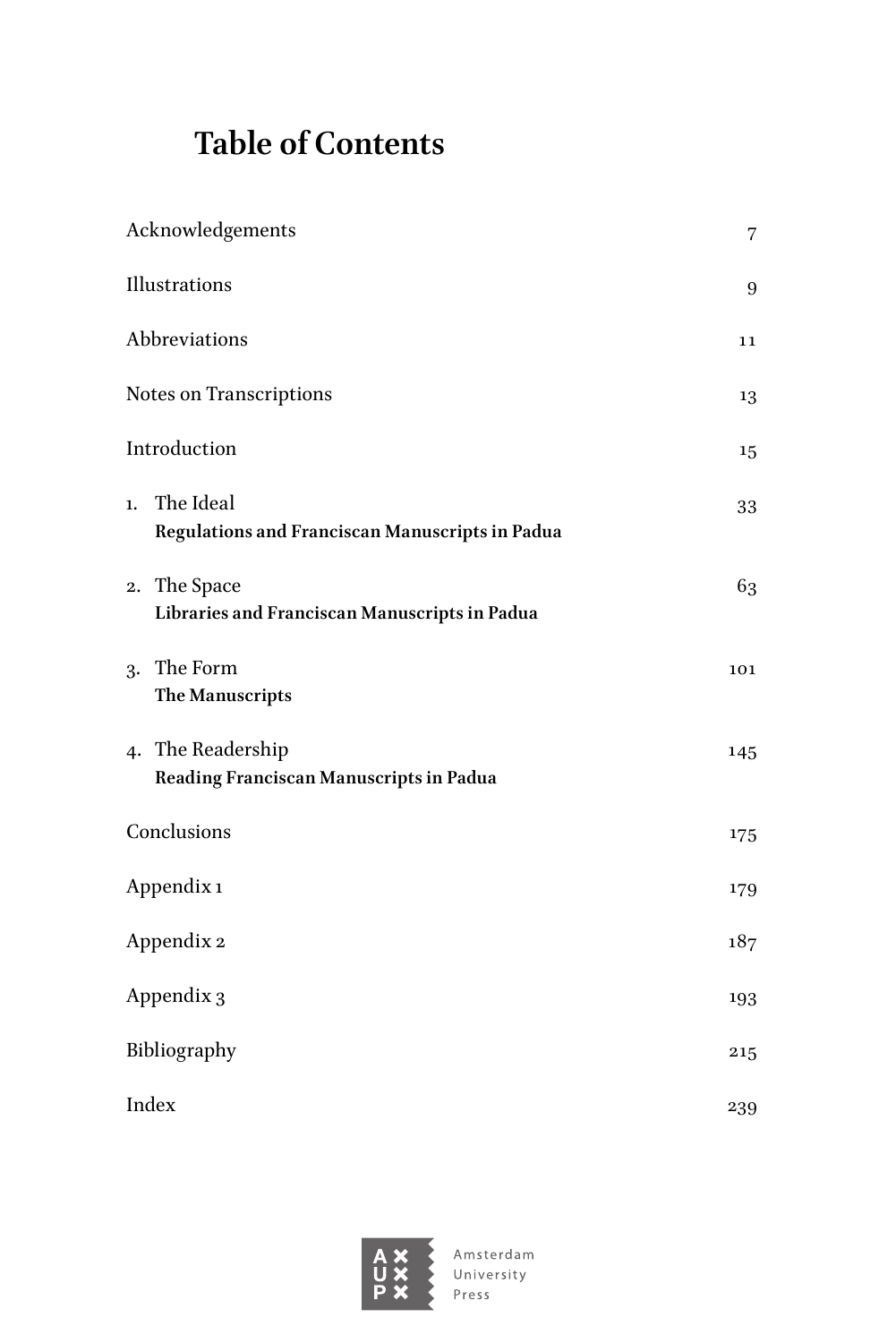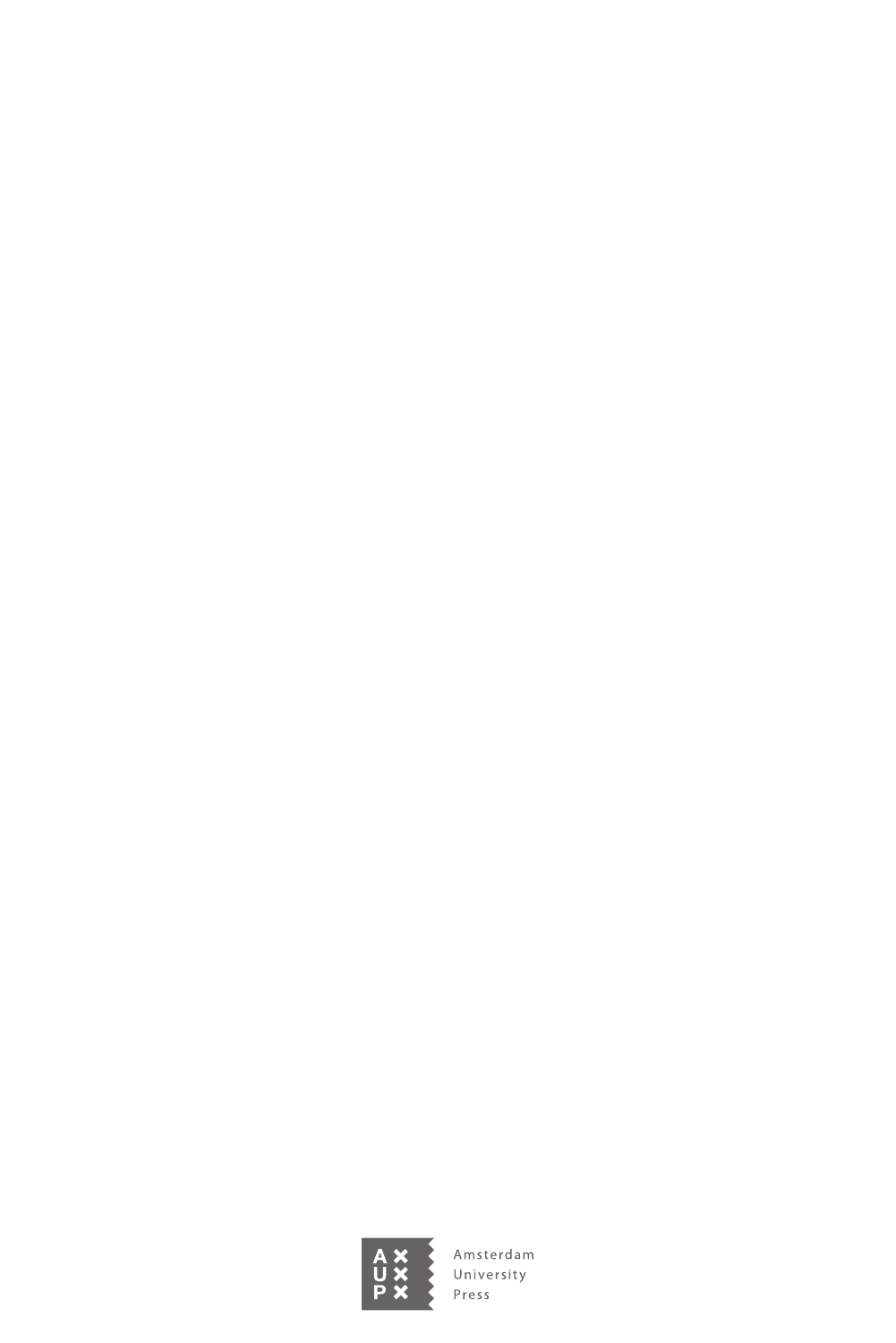## <span id="page-7-0"></span>**Acknowledgements**

I hope to be able to express my gratitude and convey my appreciation to the many people who have supported me in the process of writing this book. I would like first to thank Dr. Melanie Brunner and Professor Brian Richardson, who offered me advice and encouragement during my research, which was possible thanks to the Fully Funded International Research Scholarship scheme of the University of Leeds. The precious suggestions of Professor Jill Kraye of the Warburg Institute and Dr. Matthew Treherne of the University of Leeds contributed decisively to improving the text.

A poster exhibition at the International Medieval Congress in Leeds led to the publication of this work. Simon Forde managed to see the seed of a book in the poster on Franciscan manuscripts I presented. I must thank his vision and kind encouragement. Dr. Erin Dailey has been the best editor I could imagine, and I wish to thank him, and the publishing team of Amsterdam University Press for their patience and support.

I enjoyed the privilege of being part of the community of scholars of the Institute for Medieval Studies (IMS) of the University of Leeds, and would like to mention the generous guidance of Alison Martin and the support of the then Institute director, Dr. Mary Swan. The original academic collaboration with Dr. Brunner and Professor Emilia Jamroziak has become a wonderful friendship, and that is one of the most rewarding outcomes of my experience at the IMS. A significant part of this work is the result of discussions with colleagues, many of whom were permanent inhabitants of the Le Patourel room of the IMS. I would like to thank especially Drs. Kathryn Maude, Isabella Bolognese, Kirsty Day, Audrey Thorstad, Ana Baeza, Danny Evans, Liz Stainforth, N. Kivilcim Yavuz, Gustavo Carvajal, Alejandra Ortiz and Eleonora Lombardo for honouring me with their input, support and inspiring friendship.

The original idea for my research comes from my work with Professor Nicoletta Giovè Marchioli and Dr. Donato Gallo of the University of Padua. I am greatly indebted to them for their advice and guidance. Dr. Gallo's generosity in sharing his knowledge has been a source of inspiration. Thanks to professor Giovè, I realized that palaeography and codicology are essentially filled with passion and awe, and I hope this book reflects that form of living relation with manuscripts.

The research underlying this book has taken place in many different places. I would like to thank Alberto Fanton OFM and Fabio Salvato from the Pontificia Biblioteca Antoniana of Padua, as well as Luciano Bertazzo OFM

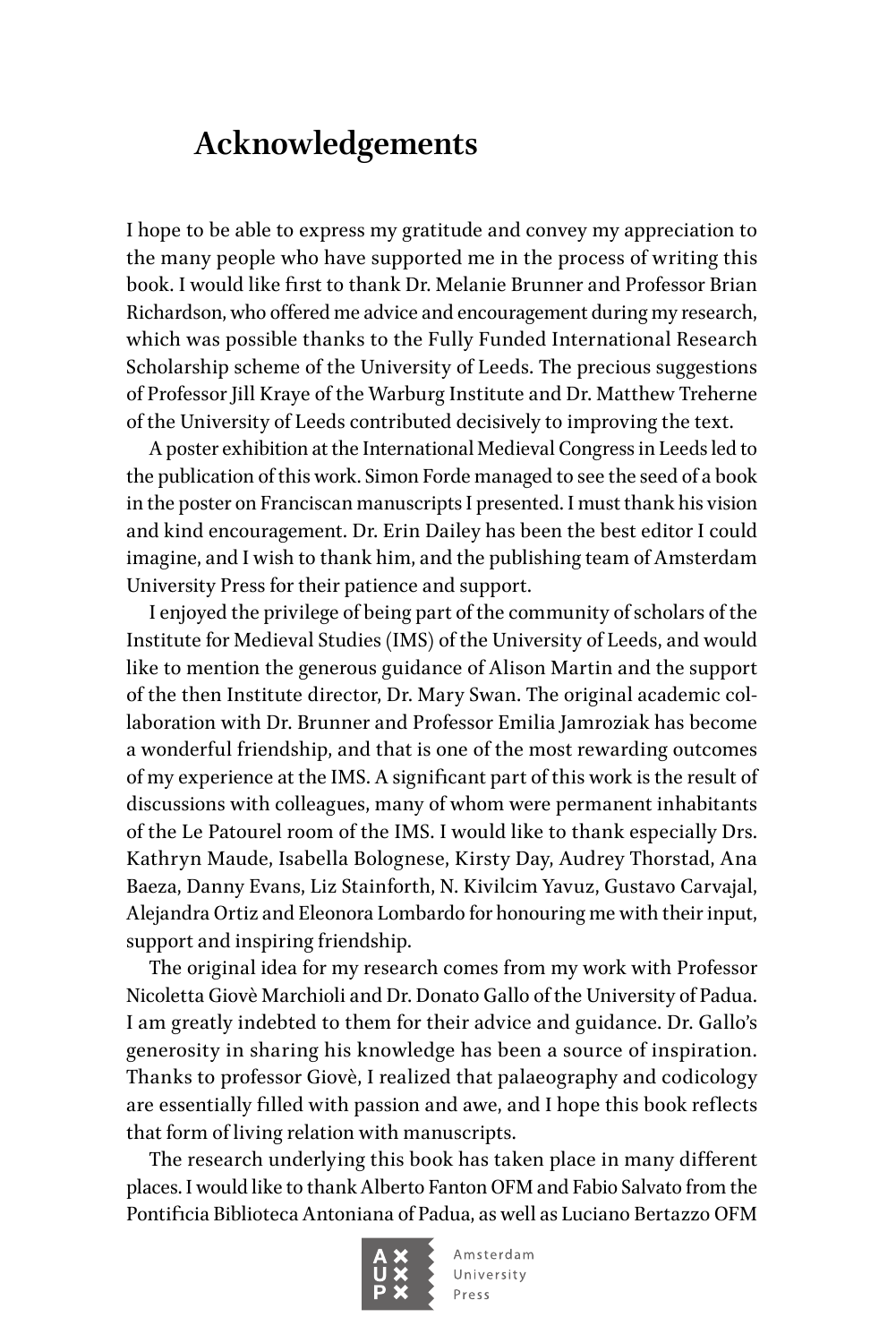from the Centro Studi Antoniani, for their availability, interest and support. The resourcefulness of Michele Agostini from the Biblioteca dell'Istituto Teologico S. Antonio Dottore was extraordinarily helpful for the completion of the manuscript of this book. The staff of the *sala manoscritti* of the Biblioteca Universitaria di Padova provided me with invaluable guidance in the exploration of manuscripts that once belonged to the Observant convent of San Francesco Grande. The staff of the splendid Biblioteca di Storia of the University of Padua offered me remarkable support along all the stages of my research. Dr. Elena Boaga and Dr. Margherita Valenti from the Biblioteca San Francesco della Vigna in Venice and the staff of the Biblioteca Medicea Laurenziana in Florence were especially helpful for completing the early phases of my study. Dom Giulio Pagnoni and Father Dom Francesco Trolese from the Biblioteca Statale del Monumento di Santa Giustina offered me their precious assistance and knowledge of the Benedictine academic tradition.

My work in Italian repositories would not have been possible without the dear friends who helped me not only to manage but even to enjoy the practicalities of researching abroad. I would like to thank especially Edy Linceto and Maurizio Barbiero for offering me a place in their house and their table with extraordinary generosity during my research trips in Italy. Juan P. Valenzuela and Eduardo Guzmán have provided me with the joys of friendship, technical assistance and have been the most enthusiastic supporters of this project. I would like also to thank my students: their questions and suggestions have enabled me to explore some aspects of medieval culture from innovative perspectives. With time, some of them have become close friends. I would like to express my gratitude to Laura A. Moreno, Alejandra Cantor, Juan S. Lima and especially to Laura L. Suárez, Alejandra Ospina and Paula A. Ruiz for their encouragement, care and kindness. I hope this book finds a place in the wonderful library of César Vásquez, my dear colleague and good old friend with whom I have shared literary dreams and my fascination for the Middle Ages since we were students.

My family – in particular, the courage of my mother, Gloria Isabel Vera, and my brother Miguel's unabating devotion to melancholy as the subject of his artistic work – have always been a source of inspiration, especially in difficult times. Finally, I am afraid I cannot properly express how the love of my wife, Genoveva Castiblanco, is the reason why I have been able to complete this work from a mere intuition I shared with her many years ago. I dedicate this book to her as one of the many ways of saying that she is the embodiment of the deepest truth within her favourite quote: 'we are made of stars' dust'.

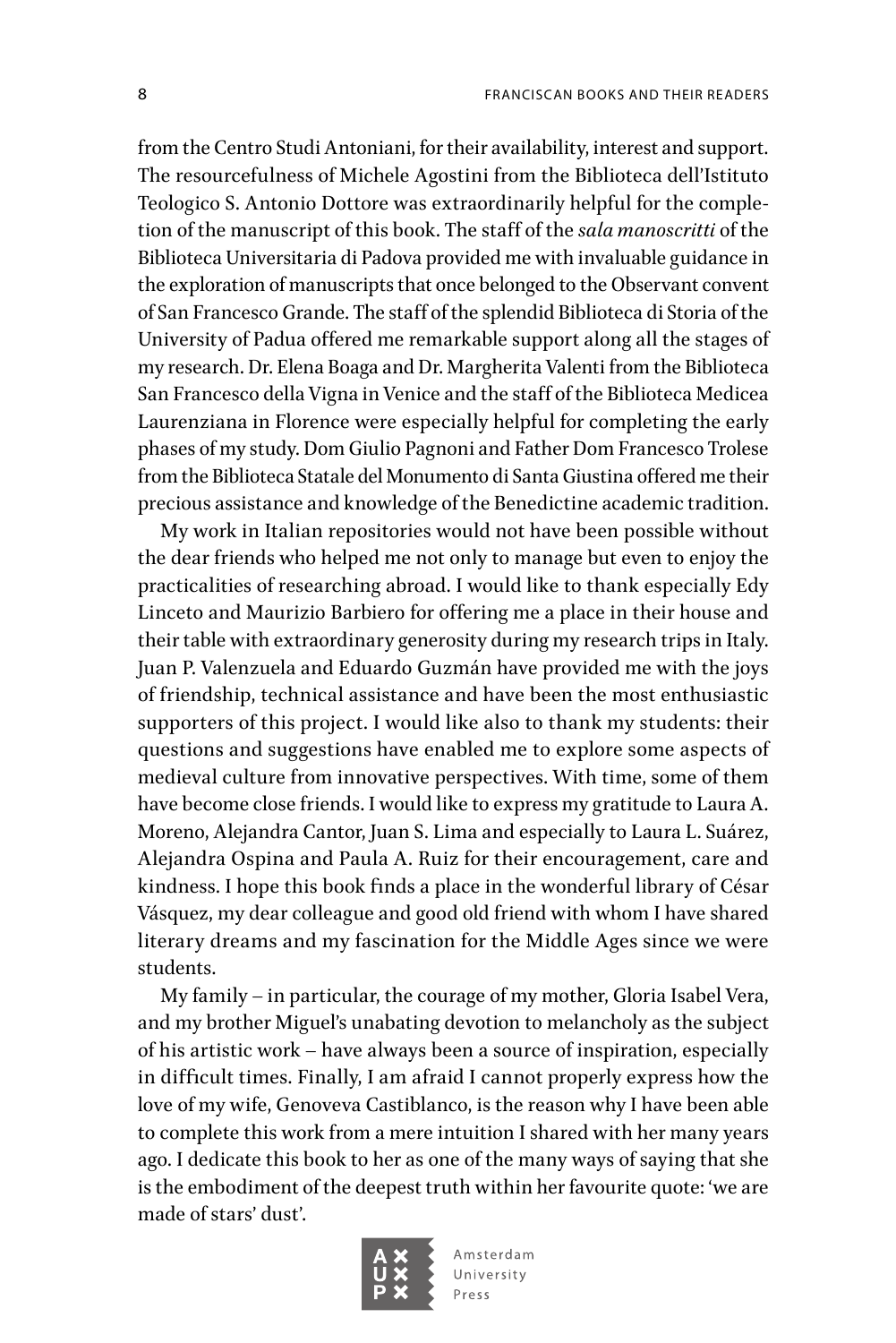## <span id="page-9-0"></span>**Illustrations**

| Fig. 1             | Distribution of volumes in the Biblioteca Antoniana<br>of Padua, 1449. | 88  |
|--------------------|------------------------------------------------------------------------|-----|
| Appendix 2         | The Set of Corrections of the Manuscripts of                           |     |
|                    | Bonaventure's Commentary on the First Book of the                      |     |
|                    | Sentences, Padua, Biblioteca Antoniana, MSS 120,                       |     |
|                    | 123, 124 and 125.                                                      | 187 |
| Plate <sub>1</sub> | Florence, Biblioteca Medicea Laurenziana, MS                           |     |
|                    | Amiat. 1, fol. 2r.                                                     | 193 |
| Plate 2            | Padua, Biblioteca Antoniana, MS 573, fol. 30r.                         | 194 |
| Plate 3            | Padua, Biblioteca Antoniana, MS 120, fol. 13r.                         | 195 |
| Plate 4            | Padua, Biblioteca Antoniana, MS 123, fol. 37v.                         | 196 |
| Plate <sub>5</sub> | Padua, Biblioteca Antoniana, MS 124, fol. 55r.                         | 197 |
| Plate 6            | Padua, Biblioteca Antoniana, MS 125, fol. 10v.                         | 198 |
| Plate 7            | Padua, Biblioteca Antoniana, MS 125, fol. 127v.                        | 199 |
| Plate 8            | Padua, Biblioteca Antoniana, MS 125, fol. 143r.                        | 200 |
| Plate 9            | Padua, Biblioteca Antoniana, MS 418, fol. 171.                         | 201 |
| Plate 10           | Padua, Biblioteca Antoniana, MS 419, fol. 116r.                        | 202 |
| Plate 11           | Padua, Biblioteca Antoniana, MS 527, fol. 36v.                         | 203 |
| Plate 12           | Padua, Biblioteca Universitaria, MS 1030, fol. 78r.                    | 204 |
| Plate 13           | Padua, Biblioteca Universitaria, MS 586, fol. 164r.                    | 205 |
| Plate 14           | Padua, Biblioteca Universitaria, MS 736, fol. 1r.                      | 206 |
| Plate 15           | Padua, Biblioteca Universitaria, MS 1159, fol. 33r.                    | 207 |
| Plate 16           | Padua, Biblioteca Universitaria, MS 1789, fol. 176r.                   | 208 |
| Plate 17           | Padua, Biblioteca Universitaria, MS 1851, fol. 8r.                     | 209 |
| Plate 18           | Padua, Biblioteca Universitaria, MS 2103, fol. 21r.                    | 210 |
| Plate 19           | Padua, Biblioteca Antoniana, MS 267, fol. 3v.                          | 211 |
| Plate 20           | Padua, Biblioteca Antoniana, MS 112, fol. 7r.                          | 212 |
| Plate 21           | Padua, Biblioteca Universitaria, MS 736, 117V.                         | 213 |
| Plate 22           | Padua, Biblioteca Universitaria, MS 1159, fol. 188r.                   | 214 |

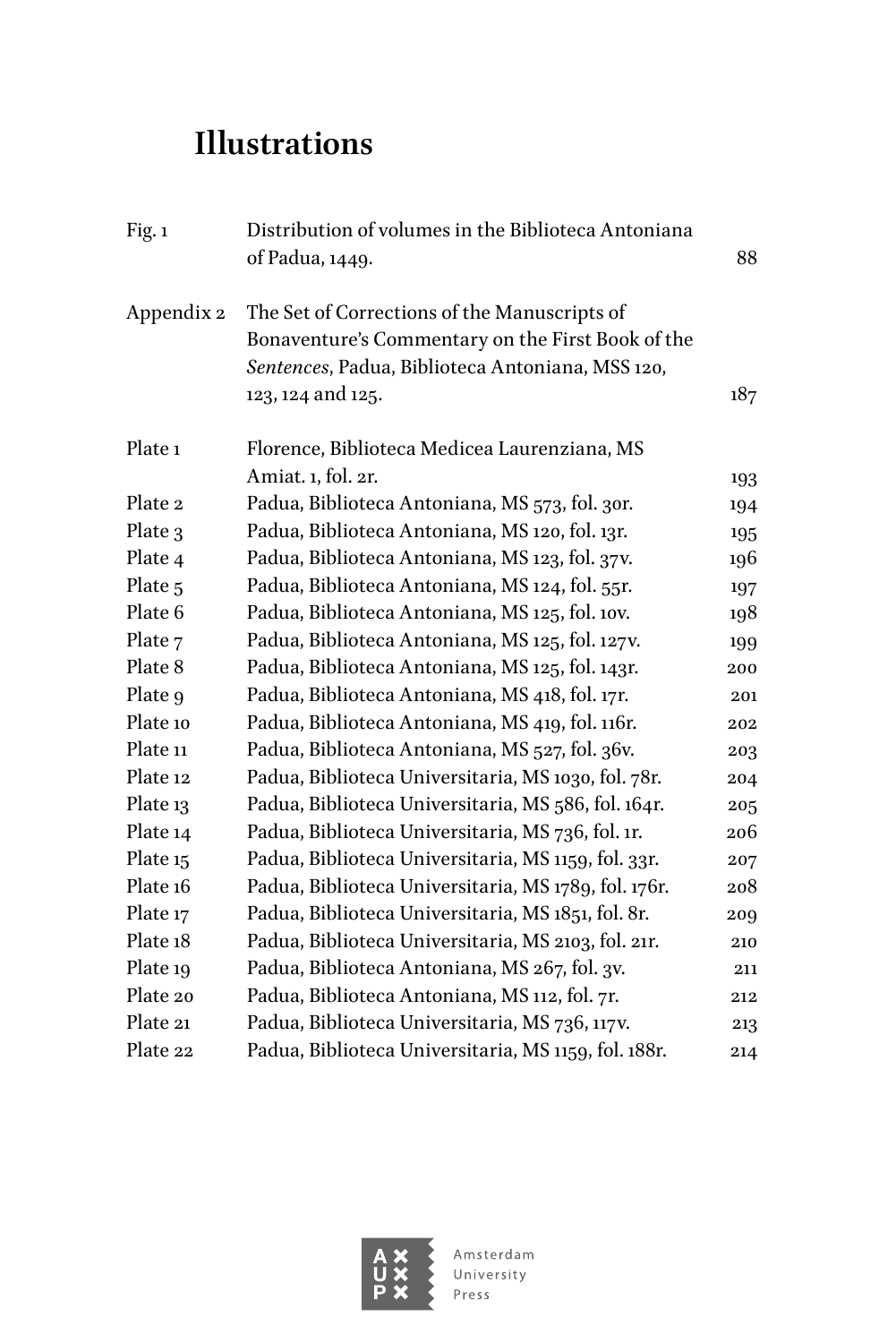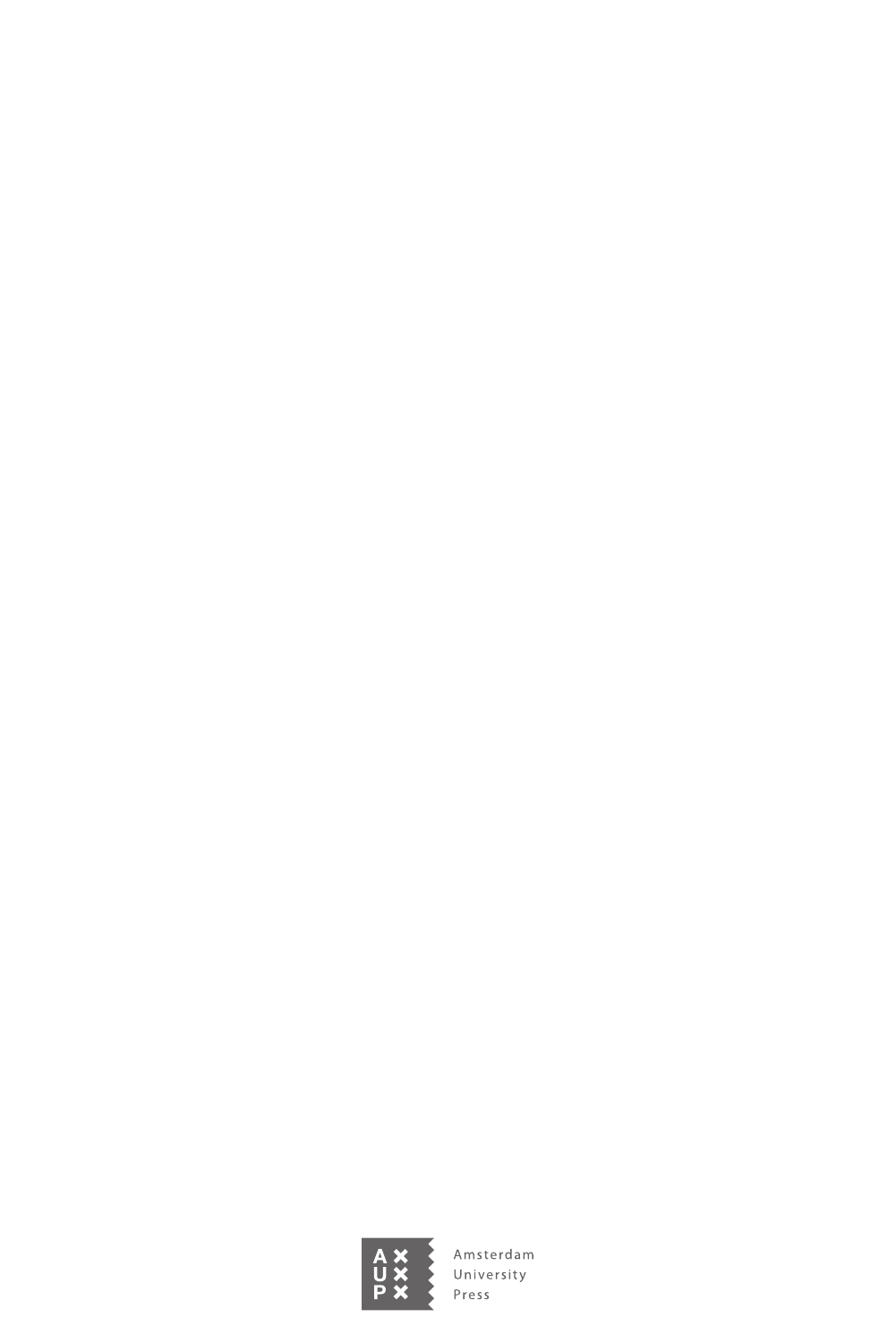# <span id="page-11-0"></span>**Abbreviations**

| AF          | Analecta Franciscana sive Chronica aliaque varia            |
|-------------|-------------------------------------------------------------|
|             | documenta ad historiam Fratrum Minorum spectantia,          |
|             | ed. by the Fathers of the Collegii S. Bonaventura, 17       |
|             | vols. (Quaracchi: Typographia Collegii S. Bonaventurae,     |
|             | $1885 - 2010$                                               |
| AFH         | Archivum Franciscanum Historicum                            |
| ALKG        | Archiv für Literatur und Kirchengeschichte des Mit-         |
|             | telalters, ed. by Heinrich Denifle and Franz Ehrle, 7       |
|             | vols. (Berlin/Freiburg im Breisgau: Weidmannsche            |
|             | Buchhandlung, 1885-1900)                                    |
| <b>CHL</b>  | Chronologia historico-legalis seraphici Ordinis Fratrum     |
|             | Minorum Sancti Francisci, I (Naples: Michaele Angelo, 1650) |
| <b>CHLB</b> | The Cambridge History of Libraries in Britain and           |
|             | Ireland, ed. by Elisabeth Leedham-Green and Teresa          |
|             | Webber, 3 vols. (Cambridge: Cambridge University            |
|             | Press, 2006)                                                |
| PL          | Patrologiae cursus completus: series latina (Paris: Typis   |
|             | L. Migne)                                                   |
| RIS         | Rerum Italicarum scriptores, 2nd ser., 34 vols (Città di    |
|             | Castello: Lapi, 1900-17; Bologna: Zanichelli, 1917-75)      |
|             |                                                             |

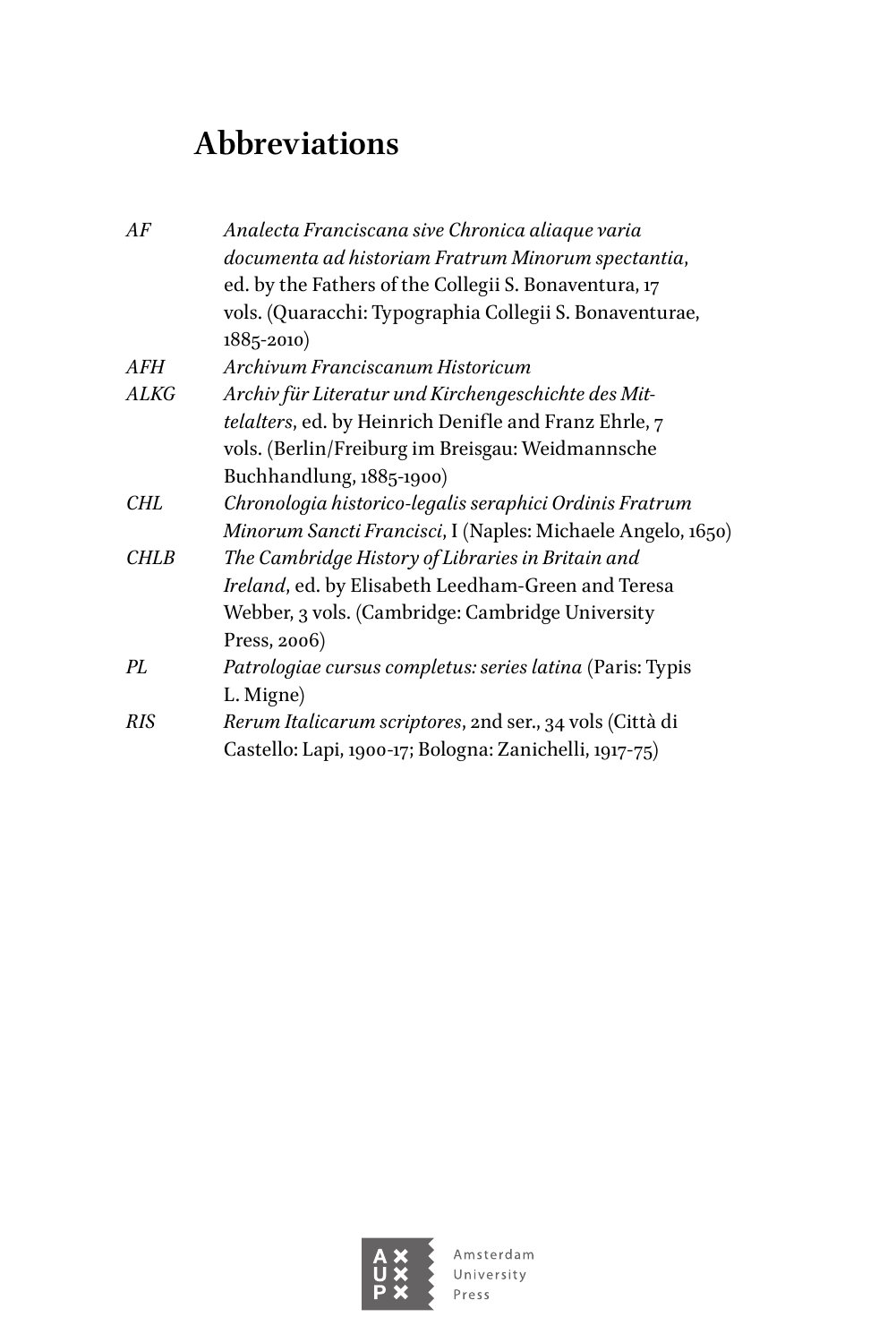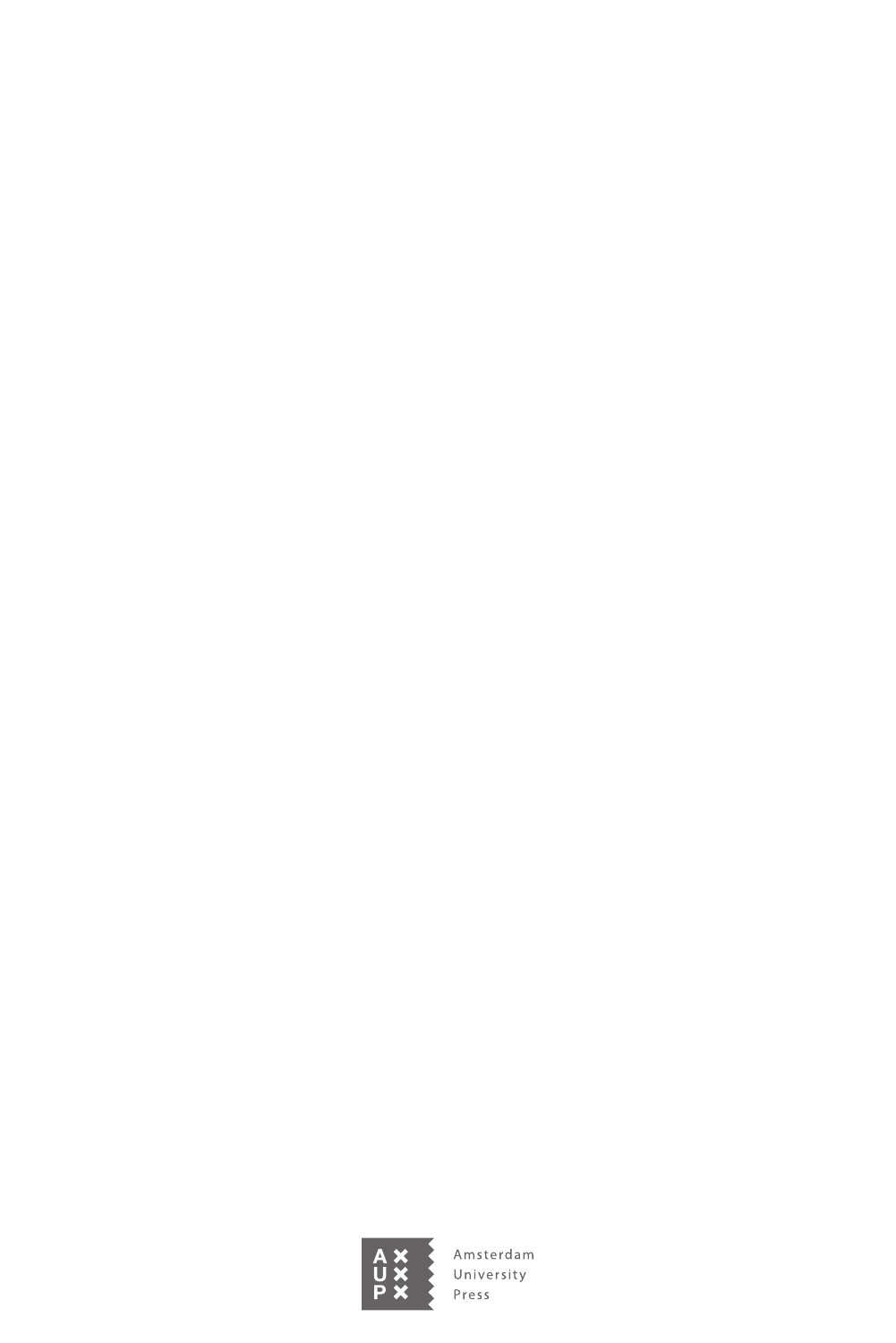## <span id="page-13-0"></span>**Notes on Transcriptions**

The transcriptions follow the original text and do not attempt to correct the source's spelling. The main intervention in the original text is the addition of punctuation.

Modern interventions, comments or paratextual information are provided within square brackets, [ ].

For the transcription of poems and marginal comments, a single slash, / marks the end of a line of script, while a double slash, // indicates the end of a paragraph or a stanza within the same textual unit.

Uncertain transcriptions are placed between angle brackets, < >.

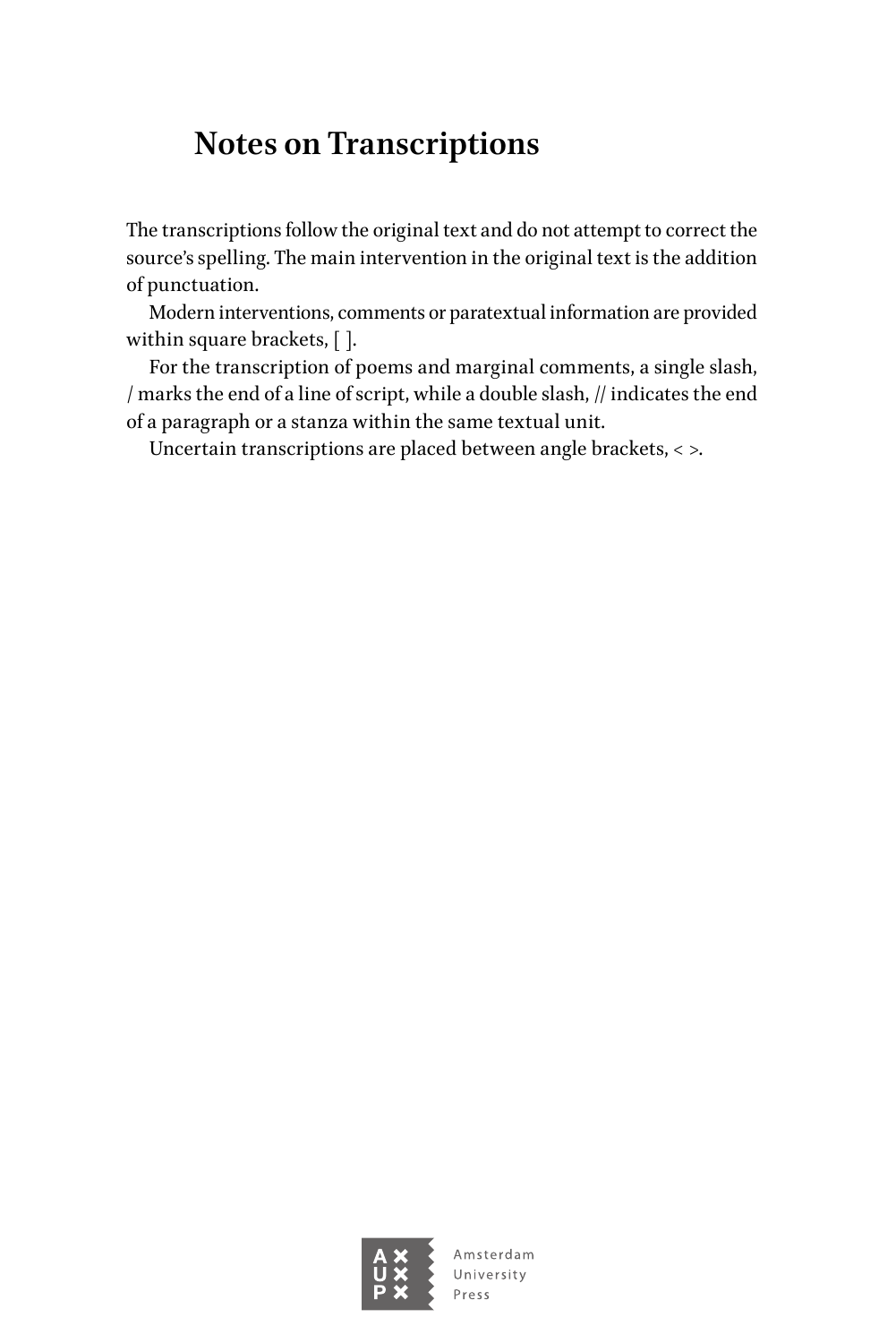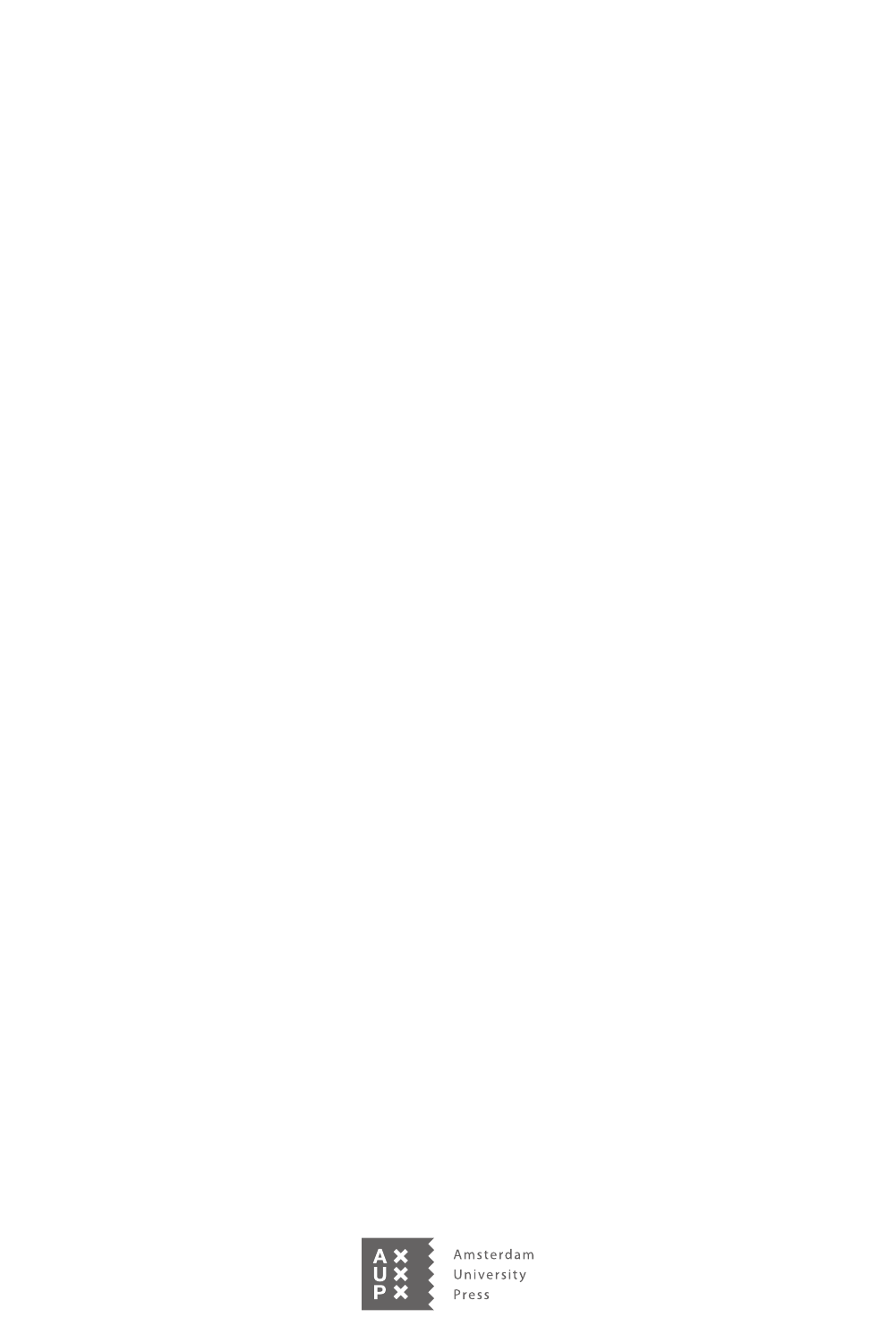### <span id="page-15-0"></span>**Introduction**

The book is simultaneously a thing, a force, an event, a history.<sup>1</sup>

In the western part of Colombia, facing the Pacific Ocean, lies Chocó, a region entirely covered by tropical rainforest. This place has some of the heaviest rainfall levels on the planet and perhaps it is the most humid place in the world. Thanks to these particularly challenging conditions, Chocó became a refuge for enslaved men and women who fled from the wealthy colonial centres of the Caribbean, beginning in the seventeenth century. Today, every year, from mid-September to mid-October, the whole population of Quibdó, its capital city, participates in the most important celebration of the entire region, the festival of San Pacho, a celebration of the African heritage of the community, and commemoration of the figure at the centre of their cultural agency: brother Francis of Assisi.<sup>2</sup> The colourful festival of San Pacho illustrates the extent of the success of Franciscan missionary work, a worldwide campaign inspired by the example, words and figure of a thirteenth-century preacher from a small city on the hills of central Italy.

The impact of Franciscan preaching was possible thanks to a demanding programme of training based on intensive study. Thus, we may assume that books were at the core of Franciscan identity from its origins, but this did not mean that the relation between Franciscans and books was ever smooth. From the very beginning, Francis wanted the order to rely on something more fundamental than intellectual achievement, and feared that affection for books could endanger the original apostolic spirituality of the community. Nevertheless, Franciscans soon became an order of learned individuals, that is, intellectuals who were familiar with the complexities of the cultural practice of medieval universities, and who contributed to all areas of knowledge. Despite the warnings of their founder, Franciscan

1 Dane, *What Is a Book?*, p. 7.

2 *Pacho* is the colloquial word used in Colombia to refer to those named 'Francisco', that is, Francis.

Hernández Vera, R., *Franciscan Books and their Readers: Friars and Manuscripts in Late Medieval Italy*. Amsterdam: Amsterdam University Press, 2022 DOI 10.5117/9789463729512\_INTRO

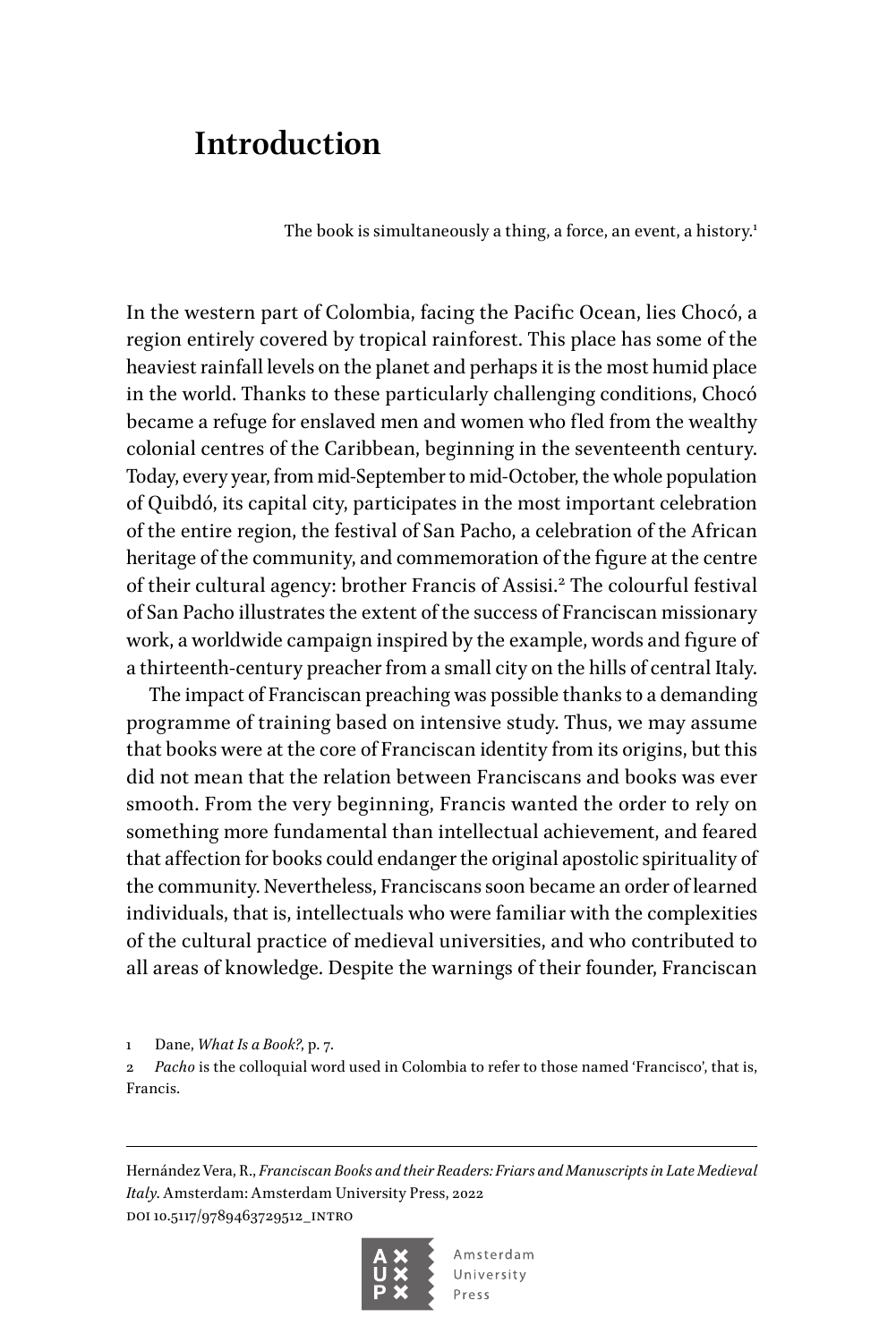friars fell in love with books and tried by all means available to reconcile the spirit of Francis with their devotion to manuscripts and learning.

This book will explore the relation between Franciscans and books in terms of the interaction between friars and manuscripts in the male convents of the city of Padua from the thirteenth to the fifteenth centuries. To do so, four aspects, or dimensions, of the Franciscan manuscripts will be discussed. First, the ideal, as expressed by the regulations on study and the use of books; second, the space, that is, the libraries where these manuscripts were collected, read, studied and written; third, their purpose, as revealed by their physical characteristics; and finally, their readership, that is, their interaction with their writers and readers. This layered consideration of the reality of manuscripts used and produced by Franciscan friars in northern Italy will allow us to gain a better understanding of key transformations in manuscript culture, especially in readership, that paved the way for significant developments in literacy, among which humanism. But before considering these features in detail, it will be helpful to explore briefly the development of our knowledge of the relationship between the Friars Minor and manuscripts during the Middle Ages.

#### **Franciscans and Manuscripts: An Overview**

Our insight into the manuscripts used by the Franciscans derives from fields of study such as the history of Franciscan education, the history of Franciscan libraries, the development of Franciscan regulations on study and books, and the discussion of the modalities of the use of books by friars within Franciscan schools or *studia*.

The history of Franciscan education is one of the most developed fields of research and has undergone a remarkable and constant growth. In its early phases, from the end of the nineteenth century, it focused on editing sources, mainly the constitutions regulating the discipline of study.3 In 1904, Hilarin Felder published the first comprehensive study of the development of education and intellectual training in the Franciscan order, a work that was swiftly translated into French and Italian.<sup>4</sup> Felder explored themes such as the relation of the Franciscans to the establishment and growth of the schools and the organization of studies during the thirteenth century. The effort to make comprehensive and accurate editions of the sources

3 See, for instance, Ehrle, ed., *Die ältesten Redaktionen*.

4 Felder, *Geschichte der wissenschaftlichen Studien im Franziskanerorden*.

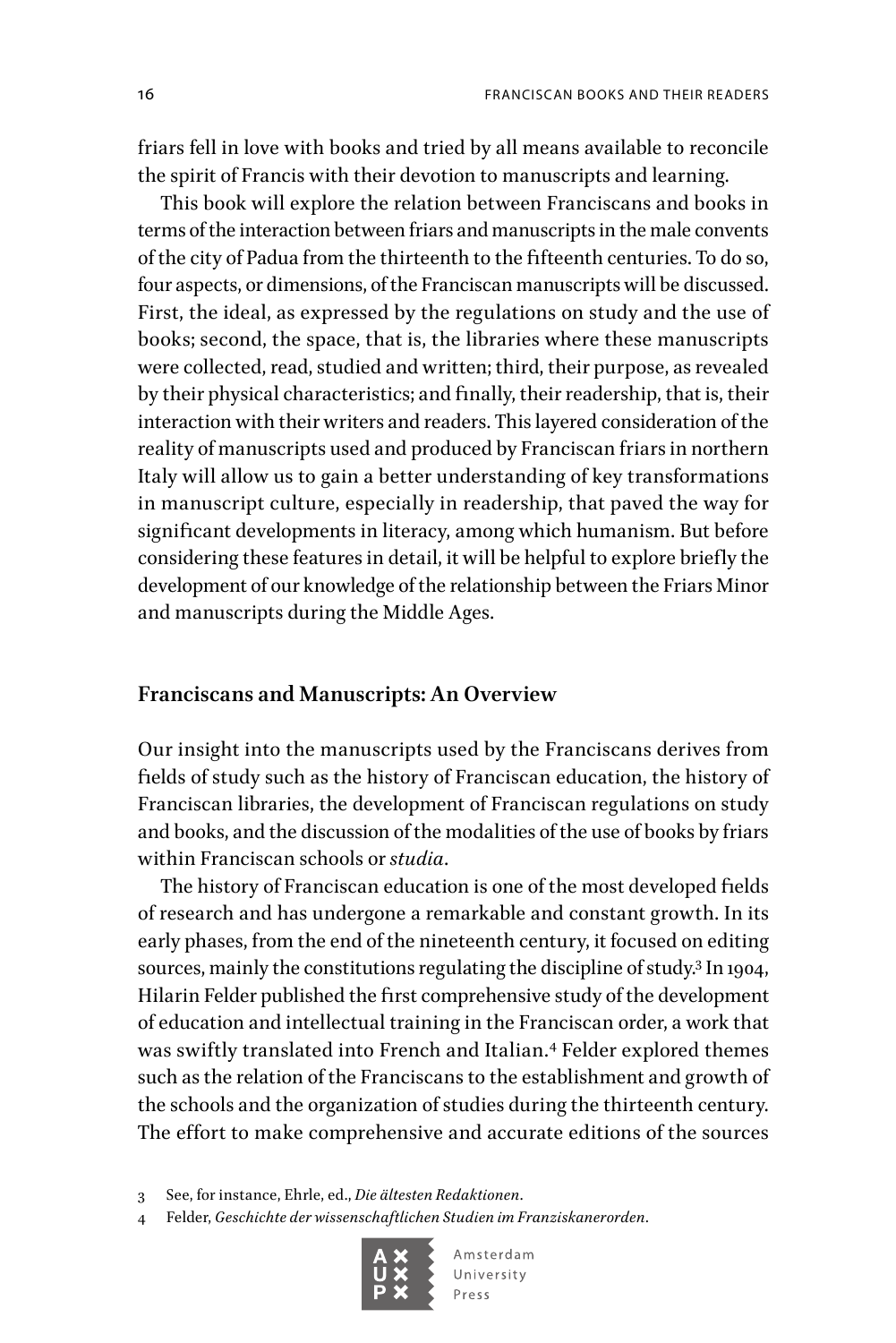continued during the first part of the twentieth century, as shown by the work of Andrew G. Little and the editions carried out by the Collegio di Quaracchi.5 As a result, the evidence needed to explore certain problems and cases became available. The first studies of the history of education in the order were carried out mainly by its members, who focused on three main topics, namely the biographical profiles of renowned Franciscan masters, the study of canon law, and the role of Franciscan friars as masters at the University of Paris.<sup>6</sup> A more structured view of the process of education and the development of the network of Franciscan schools was achieved thanks to contributions to the congress in Todi in 1976.7 The papers at the congress explored the role of schools, comparing the processes of training and learning of the Franciscan friars to the model of the Dominican experience. The contributions also explored methodological questions, for example, how the availability of the sources shaped the perspectives of scholars on their fields of research. This explains how the presence of a structured and specific corpus of Dominican sources on learning conditioned the perception of early Franciscan scholarship. Other fields proposed by the congress were the diffusion of the mendicant schools, the constitution of networks of centres for training, and the techniques of teaching and learning, as revealed by the sources. Concerning the relation of the mendicants, and in particular the Franciscans, to manuscripts, the contribution of Gabriella Severino Polica on books, reading and practices of learning in mendicant schools has become a fundamental reference for the study of book culture within the order.<sup>8</sup> As will be discussed further on, the papers at Todi are a significant contribution to scholarship on Franciscan intellectual history and further validate the idea of a Dominican influence on Franciscan book culture.

In 1988, the Sixteenth Congress of the Società Internazionale di Studi Francescani in Assisi investigated the relation between the Franciscan order and the culture of medieval universities. As a result of the new approaches proposed by the contributions, the role of masters such as Anthony of Padua and Bonaventure of Bagnoregio as promoters of scholarly culture was explored within the wider context of the institutional development

- 6 Benoffi, 'Degli studi nell'Ordine dei Minori'; Brlek, *De evolutione iuridica studiorum in ordine*; Glorieux, 'D'Alexandre de Halès à Pierre Auriol'; Doucet, 'Maîtres franciscains de Paris'.
- 7 *Le scuole degli ordini mendicanti*.
- 8 Severino Polica, 'Libro, lettura, "lezione"'.



<sup>5</sup> A. Little, *Grey Friars in Oxford*; A. Little, 'Franciscan School at Oxford'; A. Little, 'Definitiones capitulorum generalium'; A. Little, 'Statuta provincialia'; Abate, ed., 'Memoriali, statuti ed atti'. For an overview of the editorial work of the Collegio di Quaracchi, see Iozzelli, 'Le edizioni scientifiche'.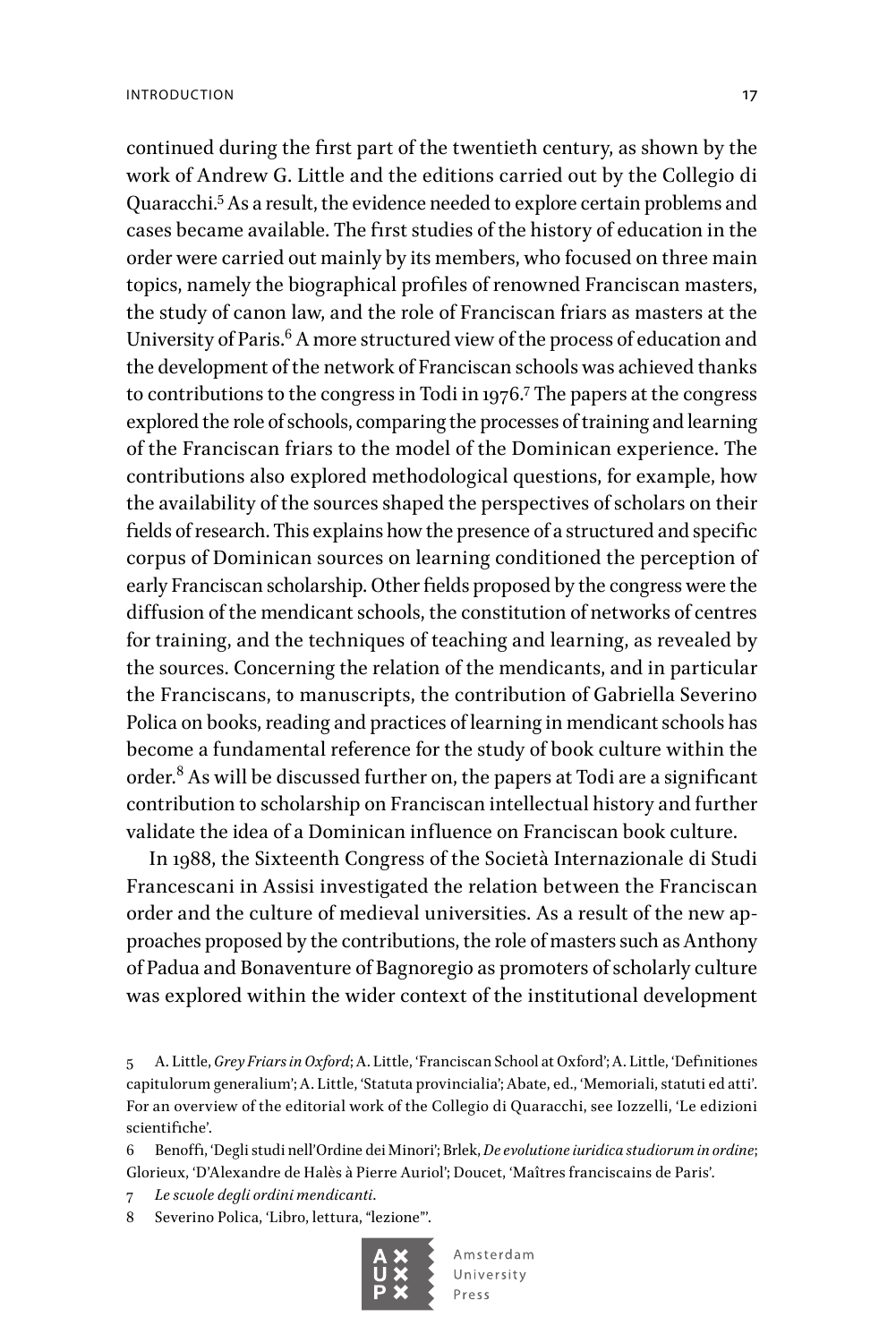of the order.9 More recently, there have been attempts to explore new fields within the scholastic culture of the mendicants, for example, the vocabulary of the mendicant schools.10 To achieve a better understanding of the complexities of the Franciscan educational system, scholarship has recently focused on the actual practices of learning, training and reading in the Franciscan schools to relate them to the general development of the order.11 Nevertheless, the efforts of scholarship focus almost exclusively on the early history of the order and on the rise and affirmation of Franciscan scholastic thought – particularly at the University of Paris – and usually do not venture further than the beginning of the fifteenth century. As a consequence, the role of Franciscan Observance has been neglected. In this context, the work of Bert Roest is particularly relevant for several reasons: first, it has gone beyond the fourteenth century and has explored the educational context of the Franciscan Observance; second, it has proposed bringing Franciscan libraries into analytical focus as parts of a system of training; and third, it has proposed a study of the 'lectors', or instructors at the schools, as agents of Franciscan intellectual achievement.<sup>12</sup> His description of the Franciscan curriculum of studies and the organization of the network of schools within the provinces has been discussed recently by William Courtenay, who warns against the perils of generalizations and suggests focusing on the specific characteristics of the provinces.13 Luigi Pellegrini, however, returned to the topic of the relation between mendicant orders and medieval universities, proposing that they were medieval innovations or 'inventions' that reflected the dramatic transformations of the social and cultural context, providing new answers and interpretations to the question of why mendicants engaged so quickly and effectively with universities.<sup>14</sup> More recent studies have explored an approach to Franciscan learning in the specific context of the order's provincial organization. An interesting example is Emanuele Fontana's work on the relation between friars, books and modalities of teaching in the province of Sant'Antonio, in northern Italy.15 His work also discusses the organization of studies, the practices related to production and acquisition of books and study in the province, and

- 9 *Francescanesimo e cultura universitaria*.
- 10 Pacheco, ed., *Le vocabulaire des écoles des mendiants*.
- 11 For example, Maierù, 'Formazione culturale e tecniche'.

- and Roest, *Franciscan Learning, Preaching and Mission*.
- 13 Courtenay, 'Franciscan Learning', p. 59.
- 14 Luigi Pellegrini, *L'Incontro tra due invenzioni*.
- 15 Fontana, *Frati, libri e insegnamento*.



<sup>12</sup> Roest, *History of Franciscan Education*; Roest, 'Role of Lectors'; Roest, 'Sub humilitatis titulo;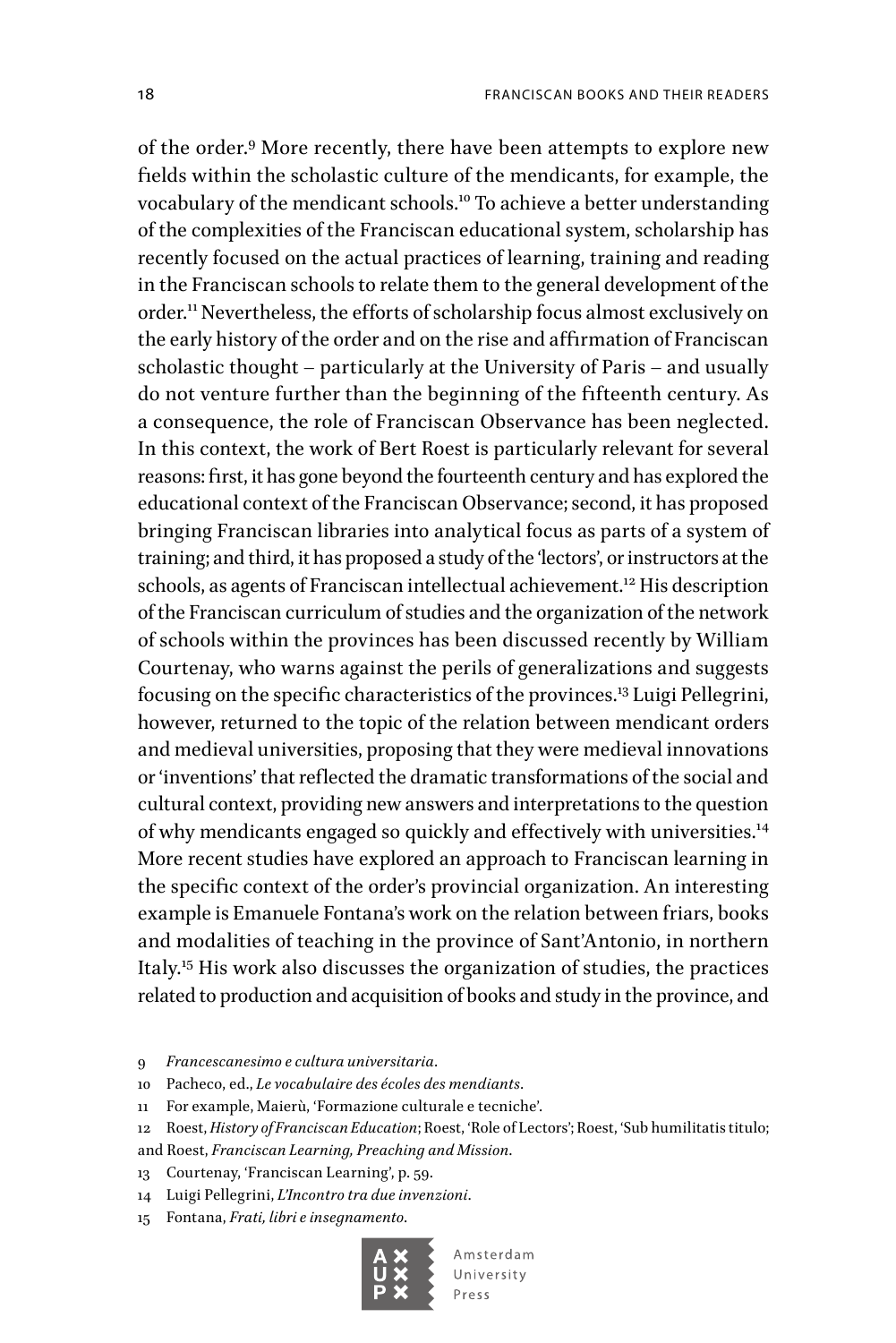the works of some of the lectors in the convent of Sant'Antonio. Fontana's contribution is a suitable continuation of the work previously carried out by Paolo Marangon, who significantly enhanced our understanding of the development of Franciscan scholastic culture, and explored the relation between friars, the university and the study of philosophy and natural sciences in the school of the convent of Sant'Antonio.<sup>16</sup>

The recent work of Neslihan Şenocak discusses a wide range of issues such as the historiographical debate about the 'Franciscan question', or the original intention of Francis regarding his own order, the influence of the members of the order on early Franciscan historiography, and the overstatement of the apparent incompatibility between using books, on the one hand, and the Franciscan rule and vow of poverty, on the other.<sup>17</sup> As will be seen in Chapter 1, even the most rigorous reconstruction of the 'intentio' of Francis does not entail condemning the use of books. Additionally, Şenocak argues that, concerning learning and the use of books, historiography has so far considered the question of humility a secondary topic and has focused instead almost exclusively on poverty. With regard to learning and study, Şenocak also discusses the fact that even though Franciscans argued that preparation for preaching and pastoral care was the reason to pursue a course of study, their level of training, active participation in all fields of scholastic discussion, and achievements as intellectuals clearly go beyond the simple task of fulfilling pastoral duties. Additionally, she explores the questions of why friars engaged so profoundly in the scholastic culture of their time and whether this engagement by the Franciscans and mendicants in general reflected a process of glorification of learning which was characteristic of medieval society.

In the context of scholarship on Franciscan learning, the present volume assesses Franciscan regulations to understand the distance between the ideal proposed by the rule and the actual practice of learning. The application of reception criticism and its categories, such as the interpretive community and the analysis of manuscript evidence, offers insight into the friars as flexible readers who integrated the world of their audiences into their discipline of writing.

As to the second field of research, that is, the history of Franciscan libraries, one could say that it has mainly been about Franciscan institutional developments or Franciscan education.<sup>18</sup> Further research has produced

<sup>18</sup> Clark, *Care of Books*, pp. 199-207; Abate, 'Manoscritti e biblioteche'; Humphreys, *Book Provisions*; Humphreys, *Friars' Libraries*, and Roest, *History of Franciscan Education*.



<sup>16</sup> Marangon, *Ad cognitionem scientiae festinare*.

<sup>17</sup> Şenocak, *Poor and the Perfect*.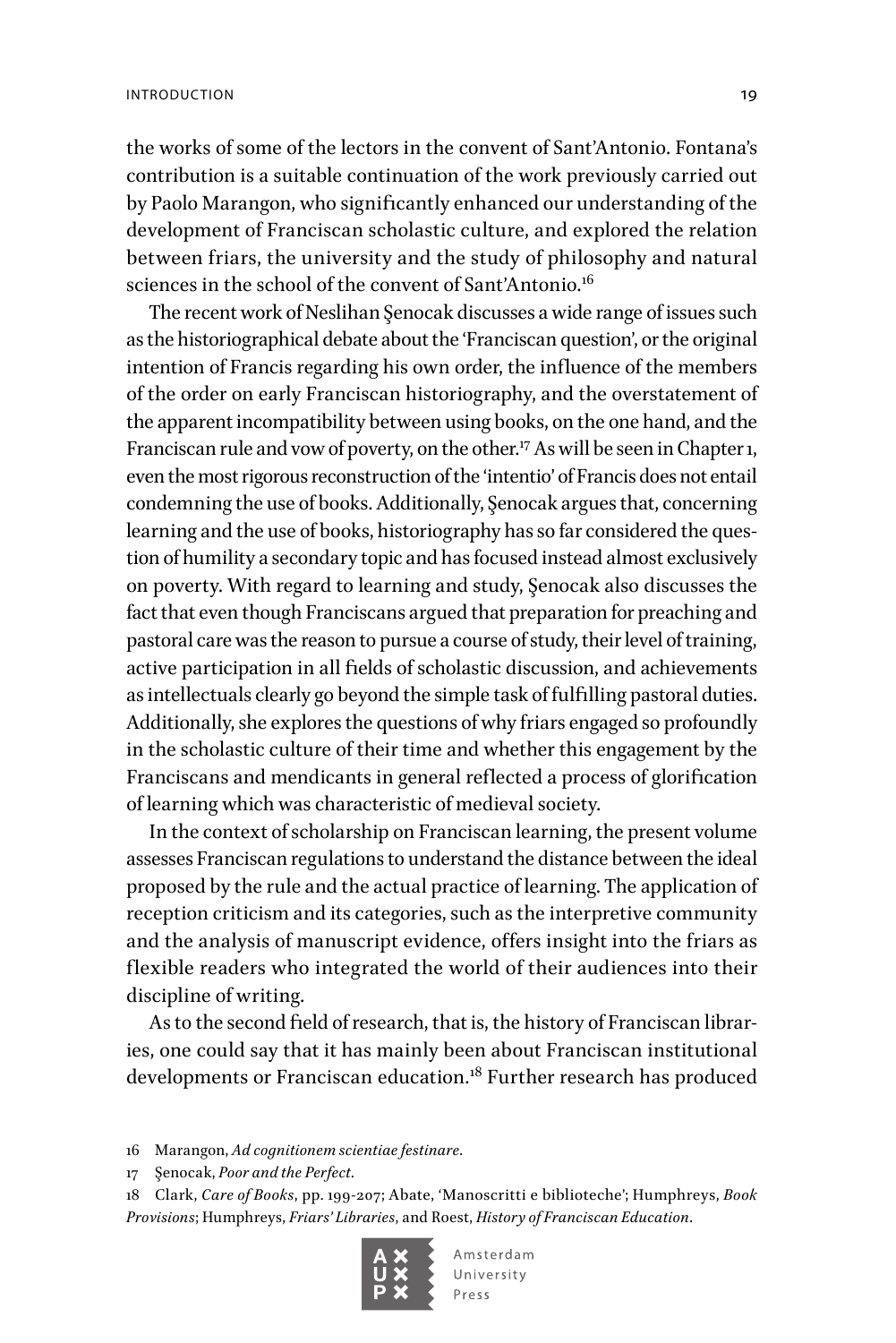editions of library inventories, complemented by the identification and description of the volumes registered in those documents.<sup>19</sup> Another set of studies has focused on processes such as the creation of regulations for the libraries and the acquisition and circulation of books within the Franciscan houses.<sup>20</sup> Recent contributions focus on the description and assessment of the book collection with the help of inventories and legal documents, and explore the modes of circulation and use of the library as a resource within the convents.<sup>21</sup> In regard to the regulations of the community on study, books and libraries, research has produced a significant contribution in terms of the edition of the sources and more recently a comparative study of the Franciscan regulations and their relation to the order's internal debate on the ownership and use of books.<sup>22</sup>

The consideration of manuscripts in Franciscan environments as an independent object of study had its origin in the description of sets of manuscripts that could be considered Franciscan in terms of their provenance.23 Scholars such as Attilio Bartoli Langeli, Nicoletta Giovè Marchioli and Neslihan Şenocak have explored and discussed the circulation of books in the Franciscan order and have contributed significantly to the transformation of the topic of books and mendicant orders into a field of study in its own right.<sup>24</sup> Their work continues to offer interesting results and to introduce prospective fields of inquiry such as the dynamics of the circulation of books within reformed houses, the signatures of the saints of the Franciscan Observance, and the dynamics of writing and reading within female Franciscan communities.<sup>25</sup> Two topics are particularly relevant to the object of this book, and they are, first, the real extent of the Dominican

19 Humphreys, *Library of the Franciscans of the Convent of St. Antony*; Humphreys, *Library of the Franciscans of Siena*; Cenci, ed., *Bibliotheca manuscripta*; Frioli, 'Gli antichi inventari della Biblioteca Antoniana di Padova'; Govi, 'Il fondo manoscritto'; Pantarotto, *La biblioteca manoscritta*; Frioli, ' Gli inventari delle biblioteche degli ordini mendicanti'; and Somigli, '*Hoc est registrum omnium librorum'*.

20 Gavinelli, 'Per una biblioteconomia'; Şenocak, 'Book Acquisition'.

21 Grauso, 'La biblioteca francescana medievale di Assisi'; Cicarello, 'Tra grandi biblioteche e grandi lettori'; Granata, 'Dalle povere origini alle grandi biblioteche'.

22 The main contributions to the field are due to Pietro Maranesi. For instance, Maranesi, *Nescientes litteras*, and Maranesi, 'La normativa'.

23 Lopez, 'Descriptio codicum franciscanorum'; and Tosti, 'Descriptio codicum franciscanorum'. 24 Bartoli Langeli, 'I libri dei frati'; Giovè Marchioli and Zamponi, 'Manoscritti in volgare'; Giovè Marchioli, 'I protagonisti del libro'; Giovè Marchioli, 'Circolazione libraria e cultura francescana'; Giovè Marchioli, 'Scriptus per me'; Giovè Marchioli, 'Il codice francescano'; Giovè Marchioli, 'La cultura scritta al Santo'; and Şenocak, 'Circulation of Books'.

25 Giovè Marchioli, 'Sante scritture'; see also Benvenuti, 'L'Osservanza e la costruzione'; and Giovè Marchioli, 'Scritture (e letture) di donne'.

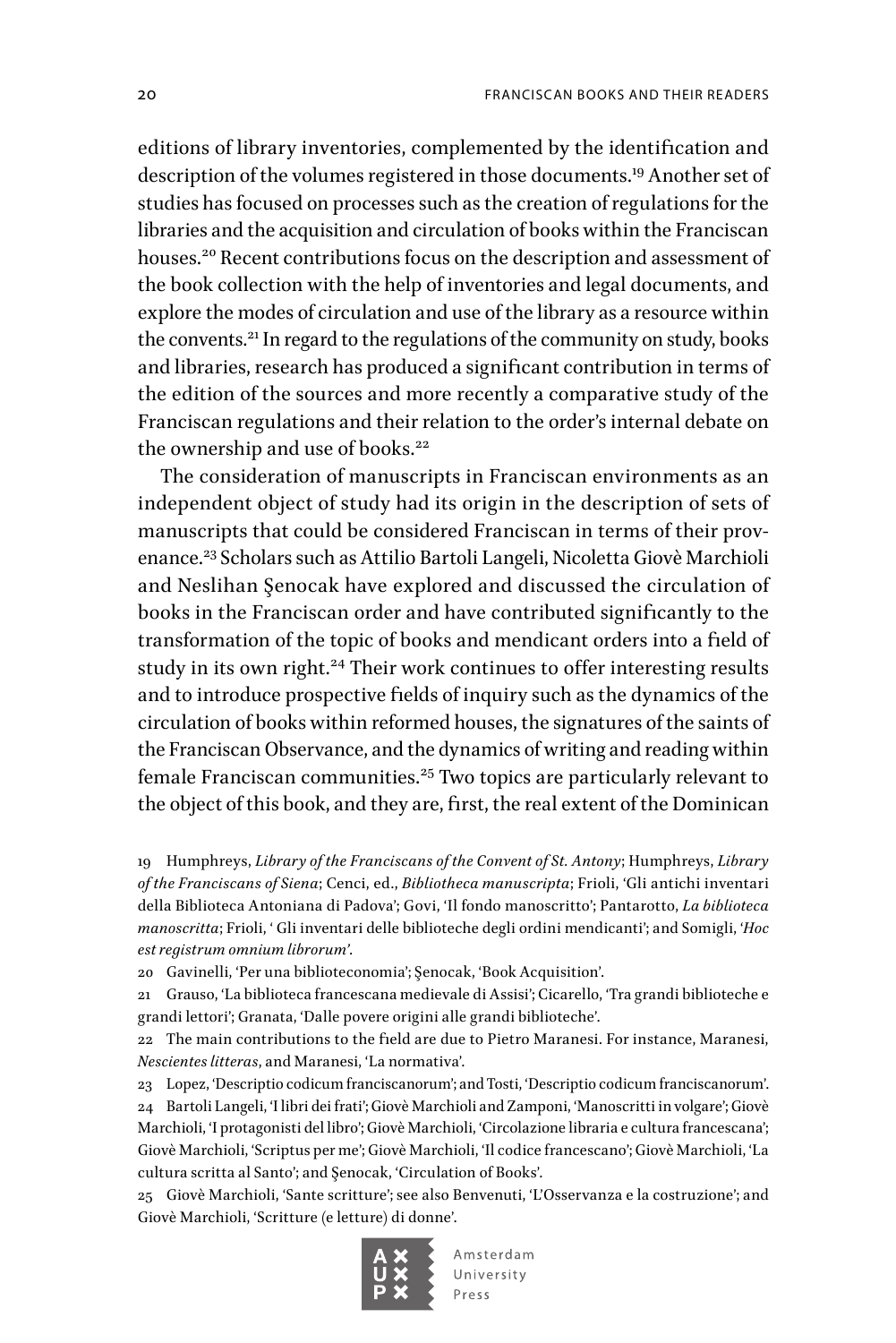influence on Franciscan book culture and, second, the nature and typology of the books used by Franciscan friars.

#### **Franciscans or Dominicans? A Question of Influence**

The discussion of the role of books in Franciscan life has been determined by a useful but inevitably schematic opposition between Franciscans and Dominicans built up in the historiography of both these orders. Previously, scholarship on the role of books within mendicant orders defined the field, by suggesting a model according to which book culture was adopted by Franciscans under the influence of the Dominican success. One of the clearest examples of this approach is the contribution presented by Gabriella Severino Polica at the congress in Todi in 1976, where she discussed mendicant practices of study, as well as the use of books during the thirteenth and fourteenth centuries.<sup>26</sup> One of her main conclusions was that the Dominicans represented a cultural and intellectual avant-garde that succeeded in making study into an essential part of their identity from the very beginning. Franciscans, however, barely managed to follow the Dominican example, since they were dramatically limited by their internal conflicts.<sup>27</sup> Accordingly, although both orders reproduced the dynamics of the university *lectio* in their own schools, their divergent cultural ideologies determined opposite roles for books within each community.28 Moreover, although preaching was a distinctive element of the orders' identity, Dominican preaching had the purpose of fighting heresy, while the purpose of Franciscan preaching was the call to penance. Consequently, the preparation for preaching reflected the difference between the orders. For the Dominicans, only intensive study could provide the necessary exegetical tools to guarantee the proper interpretation of scripture. For the Franciscans, preaching was essentially an apostolic exhortation and therefore based rather on living in an exemplary way than on learned reflection. As a consequence, an incomplete Franciscan theological interpretation developed later.<sup>29</sup> This approach suggested that

27 Severino Polica, 'Libro, lettura, "lezione"', pp. 381-83.

28 Severino Polica's analysis proposed an ideology focused on intellectual achievement for the Dominicans, as opposed to a Franciscan ideology centred in the apostolic exhortation to penance. See Severino Polica, 'Libro, lettura, "lezione"', pp. 378-81.

29 'Risulta chiaro a questo punto che l'ideologia del libro elaborata dai Domenicani esprime un rapporto di consapevole e approfondita continuità fra cultura scritta e predicazione […] I Francescani, al contrario, stenteranno sempre ad inquadrare la riflessione del libro in un'ottica



<sup>26</sup> Severino Polica, 'Libro, lettura, "lezione"'.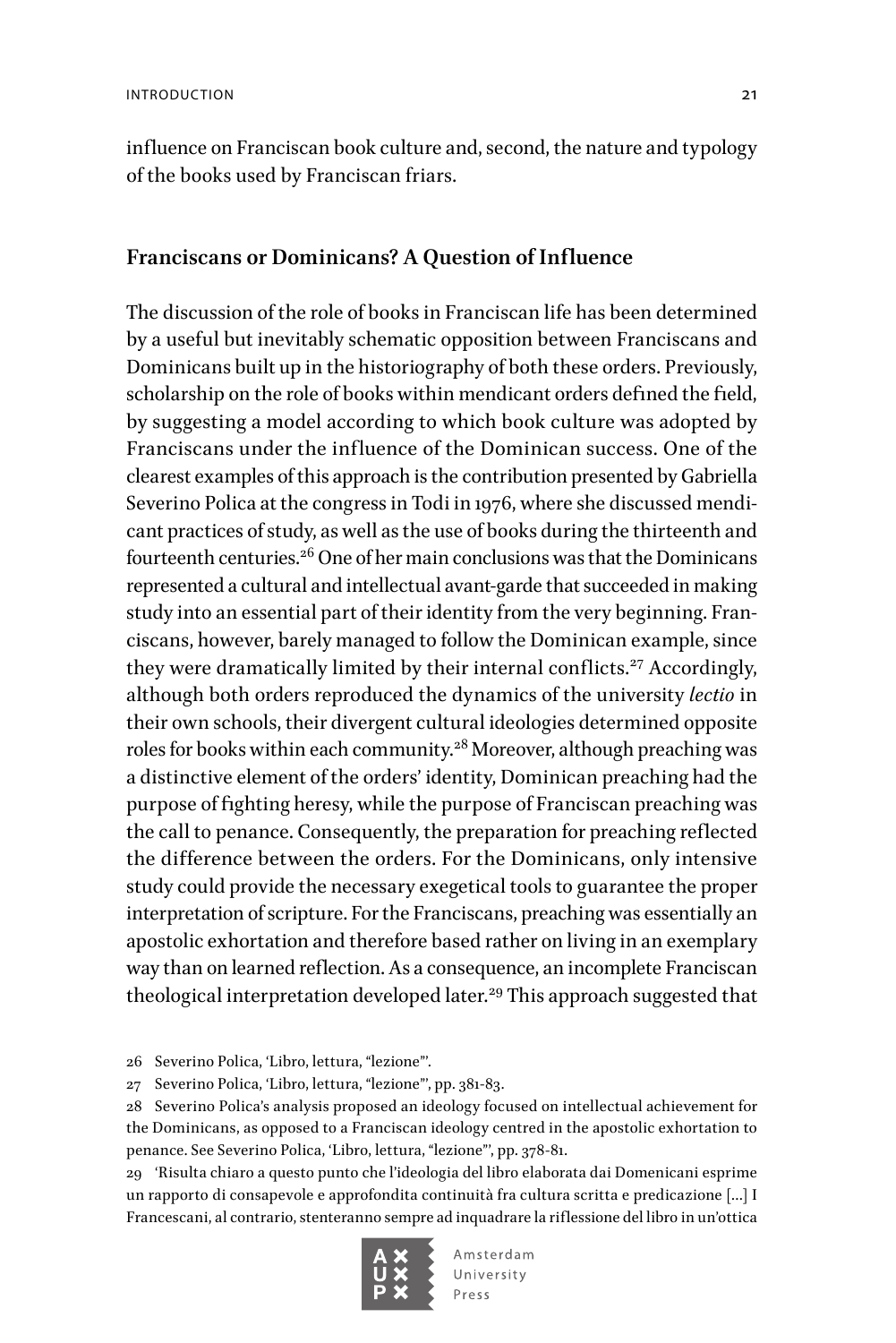only Dominicans considered intensive study and use of books to be essential to pastoral care, which reinforced the perception of the Dominican order as an intellectual community centred on study. This assessment is emphatically conditioned by the assumption that mendicants should have a suitable model of intellectual development, a model that Franciscans could not provide, at least not in the early phases of their history.

Any set of observations on the very early phases of the Franciscan cultural experience is unquestionably useful but still insufficient to understand phenomena such as the role of books in, say, fifteenth-century Observant preaching. Since the kind of analysis Severino Polica undertook was based on a scheme that opposed 'active Dominicans' to 'passive Franciscans', it was natural to arrive at the conclusion that the Dominican book was essentially a 'scholastic' tool adapted to the intellectual vocation of an order focused on study, while the Franciscan book, as expected, was a continuous source of conflict.30 This kind of perception has its roots in the overstatement of the conflict between the presence of books and the poverty of the order, and a lack of understanding of the role of humility in the whole picture. As shown in the first chapter, even the most rigorous interpretations of the rule did not condemn books in themselves. Nevertheless, the conflictual approach to the question of study and books has been very influential. One of the reasons for its success is that it is inherently schematic and therefore useful in simplifying complex phenomena. Another reason is the fact that it followed a comparative approach that focused on the differences between the orders, providing a simple characterization of the communities during their complex early phases: 'intellectual, disciplined Dominicans' were the opposite of and complementary to 'apostolic, passionate Franciscans'. Only very recently has this approach been questioned, particularly by Bert Roest, Neslihan Şenocak and Nicoletta Giovè Marchioli.31 In fact, there are two important problems with the traditional approach: first, it implies a value-judgement in terms of the perception of the early phase of Franciscan history as some kind of failure in terms of scholarly achievement; and second, it fails to establish clearly the extent of the influence of the Dominican example.

<sup>31</sup> Roest, *History of Franciscan Education*; Şenocak, *Poor and the Perfect*, pp. 16-20; and Giovè Marchioli, 'I protagonisti del libro', pp. 51-53.



culturale-professionale, proprio perché il nesso fra acquisizione della scienza e sua professionalizzazione, fra cultura scritta e predicazione, fra esegesi e comunicazione, si afferma presso di loro in modi incerti, sfocati, segnati da un non risolto rapporto con una vocazione "evangelica".' See Severino Polica, 'Libro, lettura, "lezione"', p. 408.

<sup>30</sup> Severino Polica, 'Libro, lettura, "lezione"', pp. 387-93 and 402-3.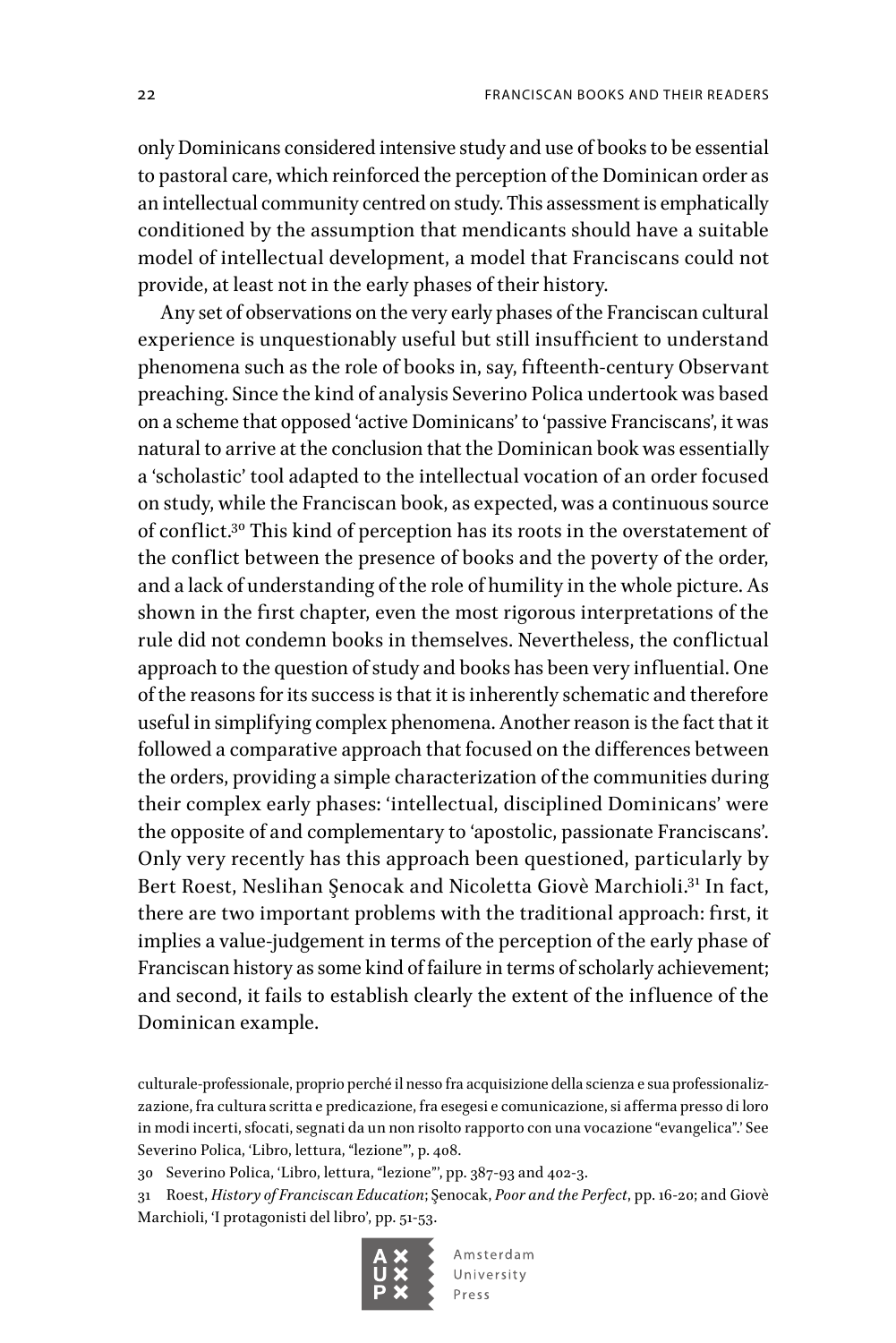#### **The Franciscan Book: Ideal Models and Perspectives**

In 2004, during the Thirty-Second Congress of the Società Internazionale di Studi Francescani in Assisi, Nicoletta Giovè Marchioli offered the results of her research on the books used and produced by Franciscans in her search for a specific type of book to be considered especially Franciscan.32 Indeed, to identify a model for the Franciscan book, Giovè Marchioli discussed what she labelled as the 'physiognomy' of the Franciscan manuscript, that is, the set of physical characteristics of the manuscripts used and produced by Franciscan friars. One might think that the books used by the early community of friars would provide such a model, but Giovè Marchioli points out that a question then arises regarding which kind of manuscripts produced by the early Franciscans constituted this model: the humble miscellany of devotional texts gathered and copied by the first friars or the liturgical books for the divine office?33 Liturgical books such as breviaries and missals were perhaps the first manuscripts available in Franciscan houses, even before the foundation of any library. However, they arrived through donations or bequests; and even when they were later produced by the convents themselves, they followed established patterns that left no room for the affirmation of any original Franciscan style. As a consequence, the liturgical books used by Franciscans had only two possible variations: a big manuscript for collective use with a high level of ornamentation or breviaries of a smaller dimension intended to be portable books to be carried by the friars. The manuscripts produced by the friars in the early stages of the history of the order were mainly devotional texts, not tools for study or for the friars' preparation for preaching. The appearance of manuals and compilations of sermons within the Franciscan convents reflected the further engagement of the community in forms of preaching beyond the exhortation to penance. These manuscripts, which usually contained sermons, had a low level of sophistication, were smaller than books for study and contained a great variety of hands and decorative elements. For these reasons, the Franciscan compilations of sermons did not fit the model of any archetypical Franciscan book.34

To find a suitable archetype, Giovè Marchioli proposed to start by formulating an independent ideal of the Franciscan book, that is, a manuscript

<sup>34</sup> Giovè Marchioli, 'Il codice Francescano', pp. 394-95 and 406-9.



<sup>32</sup> Giovè Marchioli, 'Il codice Francescano'.

<sup>33</sup> Bigaroni, 'Catalogo dei manoscritti', pp. 10-11; see also Giovè Marchioli, 'Il codice Francescano', p. 382.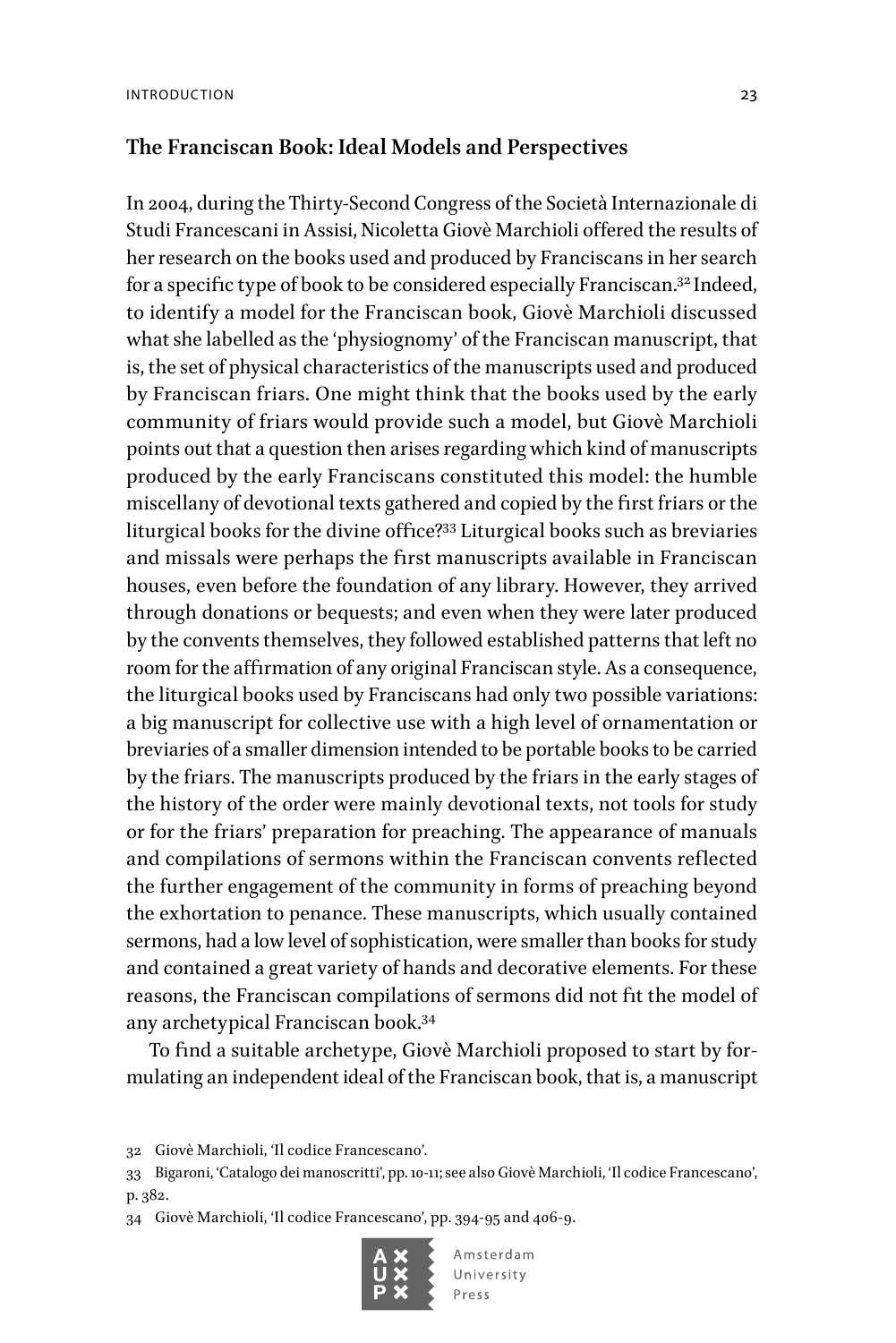written by a Franciscan friar, containing the work of a Franciscan author and belonging to a Franciscan house.35 In these respects, the volume Assisi, Biblioteca del Sacro Convento, MS 338, a compilation of early writings on Francis of Assisi, is the realization of such an ideal.36 However, a manuscript that satisfied the requirements of the ideal was rather exceptional, and therefore it becomes practically irrelevant to the nature and readership of the Franciscan book. Some Bibles used by friars in Franciscan convents were unequivocally made to be part of a Franciscan library, as shown by the decoration depicting Francis and Franciscan saints. Nevertheless, they were magnificent manuscripts of large dimensions, far from reflecting any humility or poverty.<sup>37</sup> At the same time, the production within a Franciscan centre is not a necessary condition for a manuscript to be Franciscan. There are some examples of Franciscan manuscripts whose scribe was a layman living outside the convent, as happens with the volume Florence, Biblioteca Riccardiana, MS 1287, a miscellany with excerpts from Bonaventure and other Franciscan masters, written by Dino Brunaccini, a wool merchant who transcribed the book for himself and for his heirs.<sup>38</sup>

As already mentioned, Franciscan manuscripts containing sermons were usually far from the proposed ideal. At the beginning, Franciscan sermons were gathered into compilations that reproduced the format of the manuscripts used as tools of study in the university, that is, they were parchment manuscripts of regular size, usually between 300 × 200 and  $330 \times 220$  millimetres, written in gothic script, normally by a single hand, and with a *mise en page* organized in two columns. The more modest paper volumes of sermons, written in cursive script, with a smaller size, were incorporated later, usually as miscellanies, and were characteristic of the Observant reformed convents.

Evidence shows that books used and produced by Franciscans had a remarkable variety: they were written in many different scripts, from the formal gothic to the most informal cursives, and had an enormous

35 Giovè Marchioli and Zamponi, 'Manoscritti in volgare', p. 312.

38 'Per se e per le sue erede del libro dello armario dello studio del chonvento di frati minori di Firenze.' See Giovè Marchioli, 'Il codice Francescano', pp. 401-2; see also Giovè Marchioli and Zamponi, 'Manoscritti in volgare', pp. 314-16.



<sup>36</sup> A complete description of the manuscript can be found in Cenci, ed., *Bibliotheca manuscripta*, I, pp. 236-37.

<sup>37</sup> Examples of this kind of manuscripts are the volumes Cesena, Biblioteca Malatestiana, MS D.XXI.1, 2, 3, 4, and Trento, Castello del Buonconsiglio, Monumenti e collezioni provinciali, MS 1597, or the Bible in various volumes: Padua, Biblioteca Antoniana, MS 267, 274, 276, 277, 280, 283, 284, 285, 289, 309, 310, 313, 316 and 342, and Assisi, Biblioteca del Sacro Convento, MS 1, 2, 3, 4, 5, 6 ,7, 9, 10, 11, 12, 13 and 15. See Giovè Marchioli, 'Il codice Francescano', p. 385.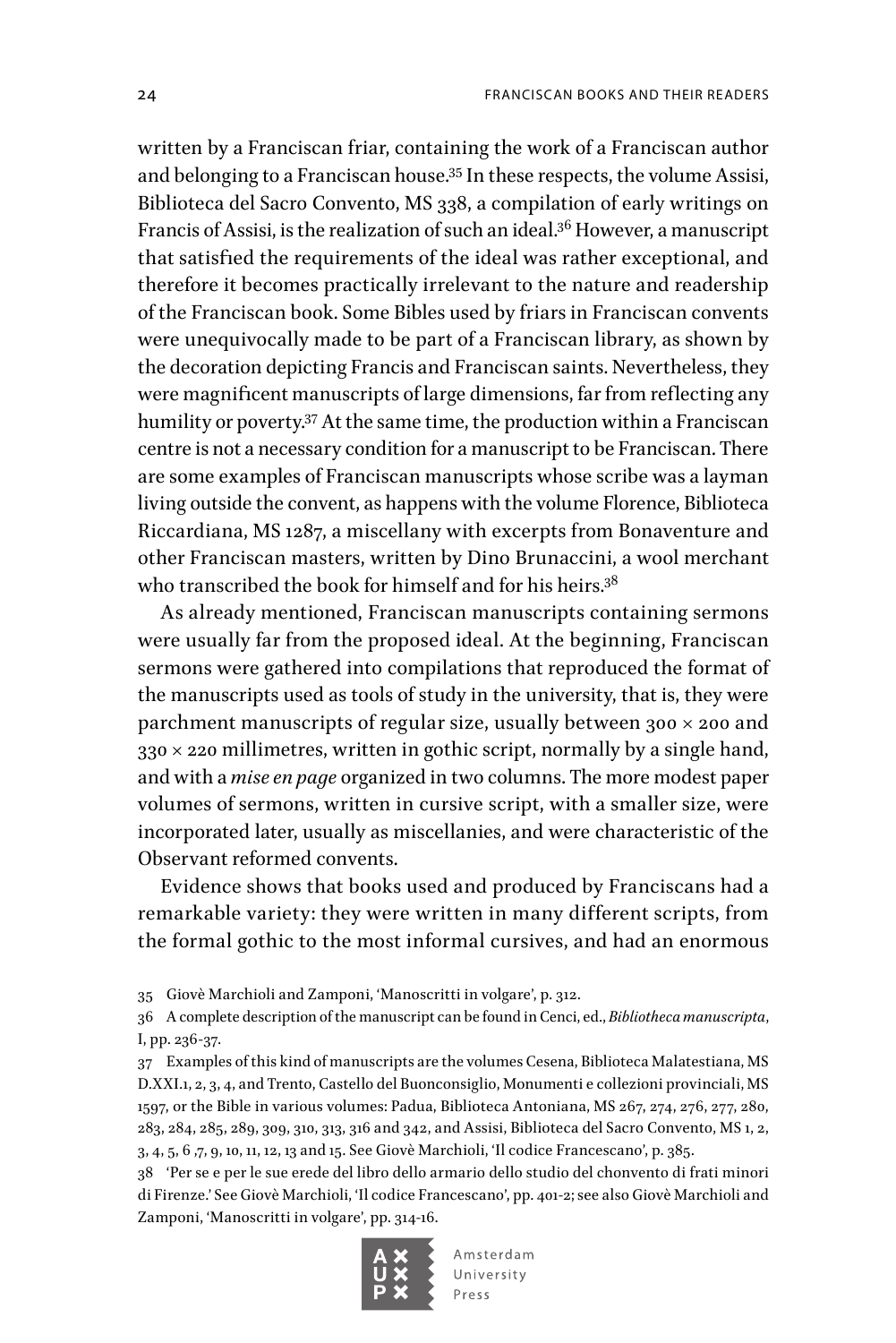variation in size, style of decoration, and *mise en page*. These volumes contained single works, compilations of works by one author, miscellanies of excerpts or even composite volumes, being the result of the process of assembling several manuscript unities. A similar variety can be found in the types of books and their size. At least three different kinds of manuscript were employed by friars: the big liturgical book, the medium-size book of study that followed the model of the books used in the universities and the small, portable book. With respect to the general dynamics of production, it seems that the same types of manuscript were continuously reproduced, with one significant variation. The unreformed friars of the Community, or Conventuals, continued using books, but there are indications that by

the late fifteenth century they no longer produced many new manuscripts: the number of colophons indicating the convent as the place of production decreased dramatically. It seems that those who undertook the task of producing new books were the Observant friars.39 Until the end of the fifteenth century, the three main forms of the Franciscan book continued to be the book of study, characterized by the influence of the university book; the compilation of sermons; and the book with a high level of realization, destined for devotional purposes but certainly not a book of study. Taken altogether, these considerations led Giovè Marchioli to question the existence of a single model that could summarize the different types of book produced and used by Franciscan friars during the Middle Ages.<sup>40</sup> The proposal of the ideal Franciscan book, or rather, its failure, is helpful in understanding that the complex reality of the manuscripts written and read by Franciscan friars escapes any attempt at methodological simplification in terms of a unitary model, and this understanding constitutes one of the findings of this book.

The discussion proposed by Giovè Marchioli was a significant contribution to the discovery of new paths for Franciscan codicology as a field of research, and constituted a sound alternative to the approach of a sector of Franciscan historiography that separated preaching from an intensive discipline of study. Actually, evidence shows that preaching had an important role in university studies and that it was at the centre of book circulation

<sup>40</sup> 'Non esiste un codice francescano con un'identità certa e assoluta, o comunque non esiste un modello dominante, quanto piuttosto esiste una costellazione di modelli simili ma tutti devianti o deviati, quasi fossero una rifrazione, una scomposizione all'infinito di un'immagine e dunque di una realtà solo inizialmente o astrattamente nitide e poi sempre più complesse.' Giovè Marchioli, 'Il codice Francescano', p. 381.



<sup>39</sup> Giovè Marchioli, 'La cultura scritta al Santo', p. 375.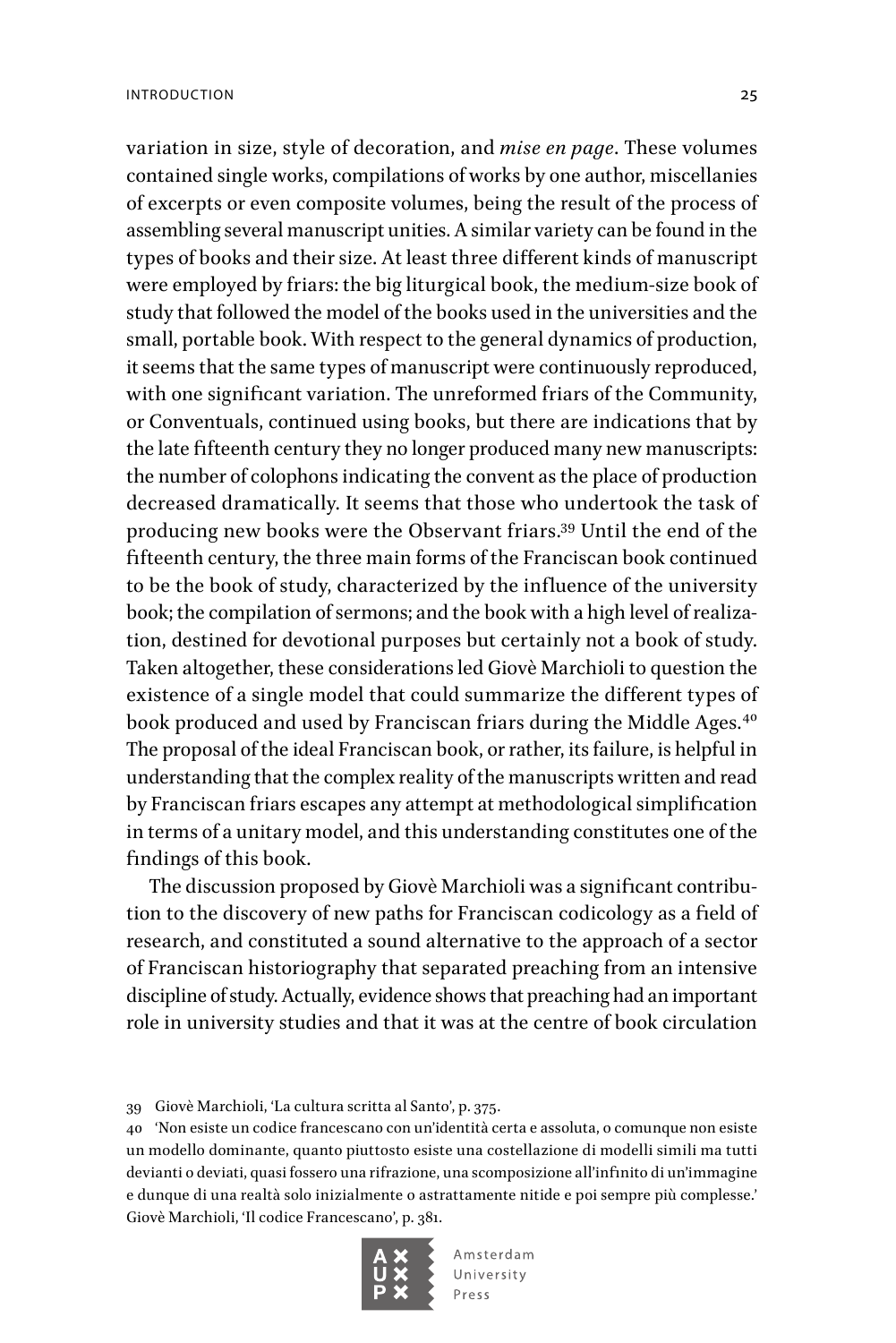in Franciscan houses.41 Thus, a broad conception of study – one closer to actual practices in the use of books in Franciscan culture – is necessary to gain a better understanding of the role of books in the order.<sup>42</sup> As a result, Giovè Marchioli further explored the question of whether her model might be useful in the description of the manuscripts in use during the fifteenth century. The most relevant preliminary result of her research is perhaps the presence, from a codicological standpoint, of a 'deconstructed' Franciscan book by the end of the Middle Ages.<sup>43</sup>

#### **Franciscans Manuscripts: Elements of the Late Medieval Book**

Manuscripts written, collected and read by Franciscans have been the object of study of different disciplines, for example, codicology, which has offered a complete description of the physical characteristics of some of the manuscripts collected in Franciscan convents. Histories of libraries have focused on the development of collections of books, including the edition and description of valuable sources such as medieval library catalogues. Religious historians have explored the manuscripts written, collected and used by Franciscans as a significant element in the general debate on the 'Franciscan question', that is, the historiographical discussion of the original intention of Francis for the development of the order. Cultural historians have outlined the significant role of books in the development of the scholastic culture of the Franciscans. Despite their great significance, these lines of enquiry have only further underlined the fact that the manuscripts written, collected and used by Franciscan friars have been an important piece of evidence in the historiographical debate. However, apart from Giovè Marchioli's assessment, Franciscan manuscripts have rarely been studied for their own sake, by engaging directly with their 'Franciscan' distinctiveness. A clear example of this is the historiographical approach to Franciscan manuscripts as an element of potential conflict between the rule and the vow of poverty. As shown recently by Neslihan Şenocak, historiography has overstated the conflict between the vow of poverty and use of books within the order

42 Giovè Marchioli, 'Il codice Francescano', pp. 404-6.

43 Giovè Marchioli, 'Note sulle caratteristiche dei codici francescani'.



<sup>41</sup> Roest, *History of Franciscan Education*, pp. 281-84 and 290-97. Neslihan Şenocak argues that preaching played a fundamental role in the life of the order, not as the ultimate purpose of intellectual training, but rather as a means to justify the centrality of learning in the life of the friars. See Şenocak, *Poor and the Perfect*, pp. 145-48.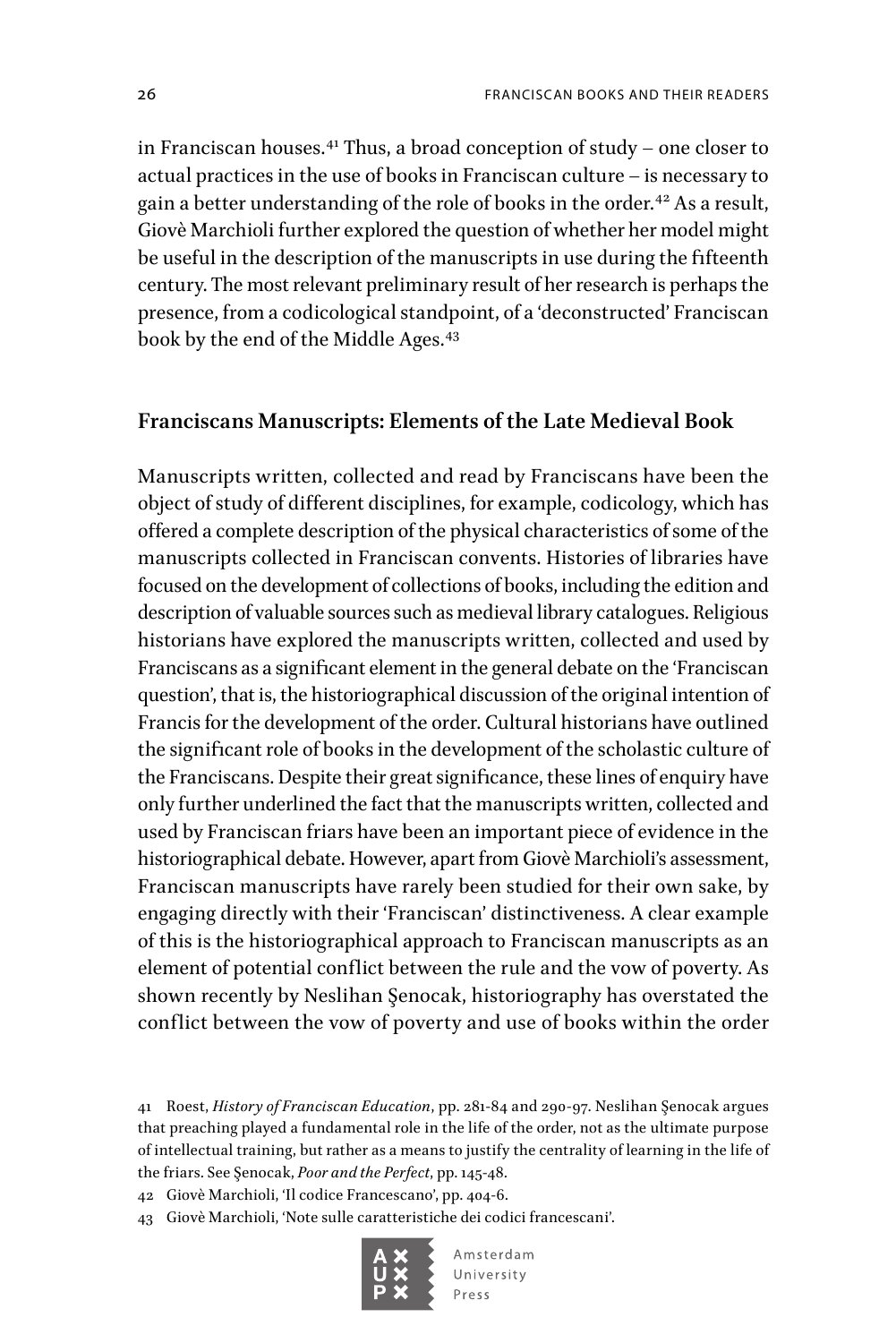and has downplayed the role of humility.44 By doing so, scholarship has inadvertently also participated in the reconstruction of Francis's 'intentio'.

Apart from these areas of scholarly debate, other important fields of study concerning Franciscan manuscripts have remained unexplored. The most recent discussion of the topic does not go beyond the fourteenth century, and even in the few cases where consideration is given of manuscripts or libraries in the fifteenth century, it refers almost exclusively to the friars and libraries of the unreformed Community, excluding the centres of production and study of the Franciscan Observance.45 A second area in need of research is related to the fact that current analysis of the book within the Franciscan order focuses on the scholastic model of reading used in the universities.<sup>46</sup> The reception of Franciscan manuscripts employed for devotional purposes, for pastoral care and as tools for preaching, especially during the second half of the fifteenth century, remains unexplored. A discussion of practices of reading is necessary in order to improve our models of analysis, particularly in the case of the Observant manuscripts, and would constitute a solid base from which to propose a more accurate typology of the Franciscan manuscript. A third field left unexplored concerns the use of a comparative approach to study cases of Franciscan libraries and their organization to verify whether it is possible to establish a particular type of manuscript in relation to reformed or unreformed communities of the order. Another area of extraordinary importance is the consideration of female Franciscan communities and their relation with writing and reading manuscripts, which has been so far painfully neglected by scholarship.<sup>47</sup>

This book fills some of these gaps by studying the manuscripts written, collected and read in the male Franciscan convents of Padua from the thirteenth to the fifteenth century. As mentioned, Padua was one of the most important Franciscan centres and could count on the presence of two convents that had a school and a functioning library from two different branches of the order during the second half of the fifteenth century: the unreformed convent of Sant'Antonio and the reformed or Observant convent of San Francesco Grande. The study of these manuscripts is undertaken

44 Neslihan Şenocak presented a set of considerations on the matter in the paper 'Making of Franciscan Poverty', presented at the International Medieval Congress in Leeds in 2012.

45 Remarkable exceptions are Giovè Marchioli, 'Note sulle caratteristiche dei codici francescani'; Bartoli, 'La biblioteca e lo *scriptorium* di Giovanni da Capestrano'; and Pellegrini, 'Cultura del libro e pratiche'.

46 Hamesse, 'Scholastic Model of Reading', pp. 108-11.

47 Among the few exceptions are the studies of Gabriella Zarri, especially Zarri, 'Le monache e i libri', and Giovè Marchioli, 'Scritture (e letture) di donne'.

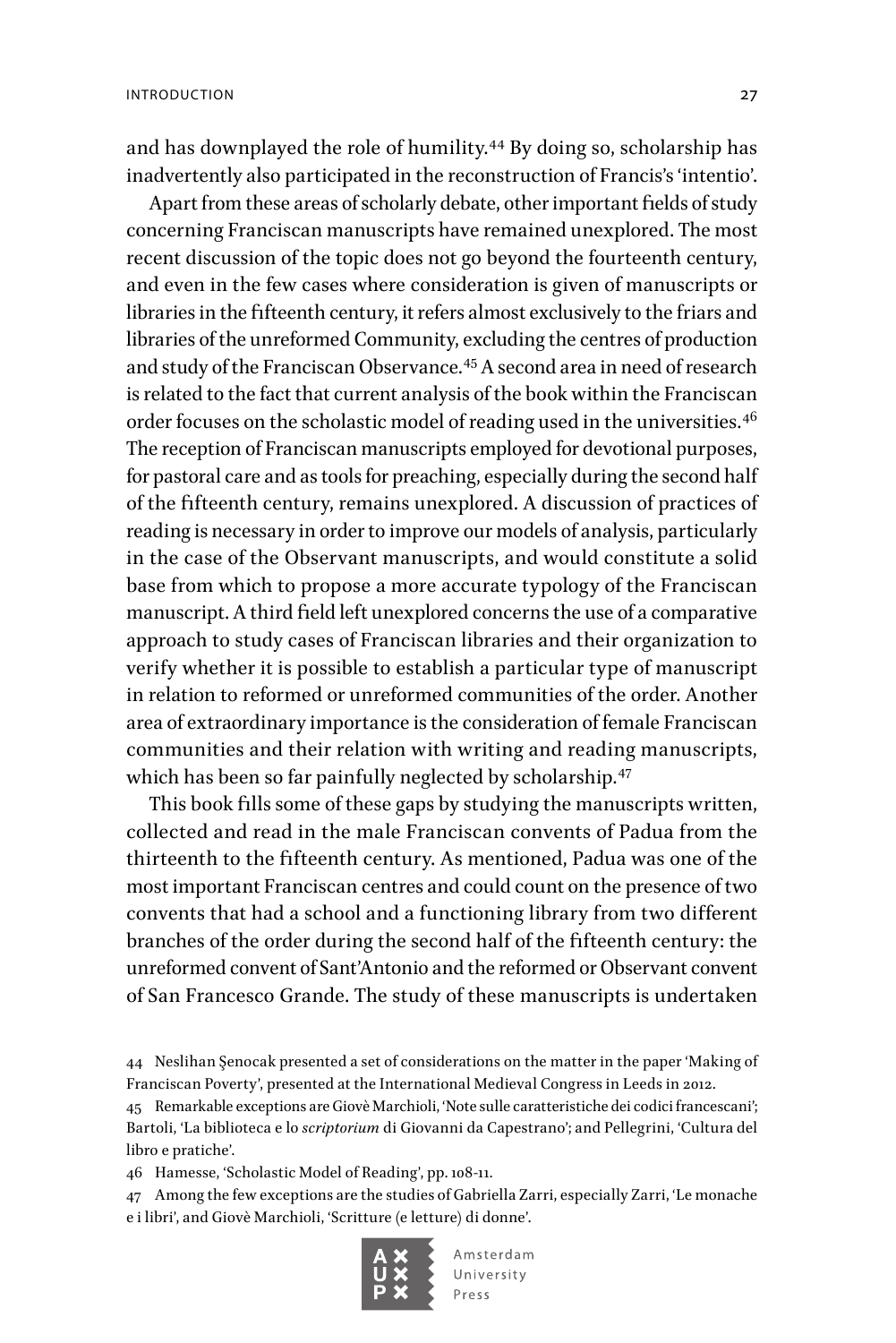using an interdisciplinary approach, and explores the relation between Franciscan friars and their books, as well as whether this relationship reflects a particular conception of the book. It will also discuss the question of the 'Franciscan book' by establishing a difference between the 'Franciscan book' as an abstraction and the 'Franciscan manuscript' understood as a category encompassing the concrete volumes analysed and studied. In what follows, a more detailed description of this work will be presented, but it is necessary first to dedicate some words to the terminology adopted and the fields and questions that this book does not cover.

'Conception' is understood in a wide sense as the inner representation or a set of ideas related to an external physical object. Accordingly, the conception of the book is the way in which Franciscans, through interaction with manuscripts, perceived the book in multiple forms: as an object that was a recipient of information, as a source of information, as a tool for the preparation for preaching, as a recipient of their own thoughts, as a portable library and as a defining element of their identity. It is clear, then, that the Franciscan conception of the book was not a unitary one.

'Book' and 'manuscript' as individual words and as nouns both in the singular and the plural – book/books, manuscript/manuscripts – are practically interchangeable in this work and refer to a material object in a specific time and place which is a written recipient of information in the form of a codex.<sup>48</sup> Nevertheless, as explained earlier, this study will discuss the theoretical notion of the 'Franciscan book' as opposed to the reality of 'Franciscan manuscripts'. The 'Franciscan book' is used for the conceptualization of an ideal unitary model for the books written, collected and used by Franciscan friars. 'Franciscan manuscripts' refers to the concrete handwritten volumes or books that were used by friars as the source of information for the practices of reading and study. I have tried to avoid confusion by reducing to a minimum the instances where the 'Franciscan book' is employed.

The term 'library' refers not only to a space where the books were collected and kept but also to a system of collection, circulation and retrieval of written volumes characterized by specific patterns of organization. It also acquires the sense of a collection of works, and that is why, as will be seen in Chapters 3 and 4, it could also refer to a single manuscript that contains a melange of different works.49 The term 'study' is understood in its medieval scholastic

48 Teeuwen, *Vocabulary of Intellectual Life*, pp. 168-69.

49 Teeuwen, *Vocabulary of Intellectual Life*, pp. 159-60.

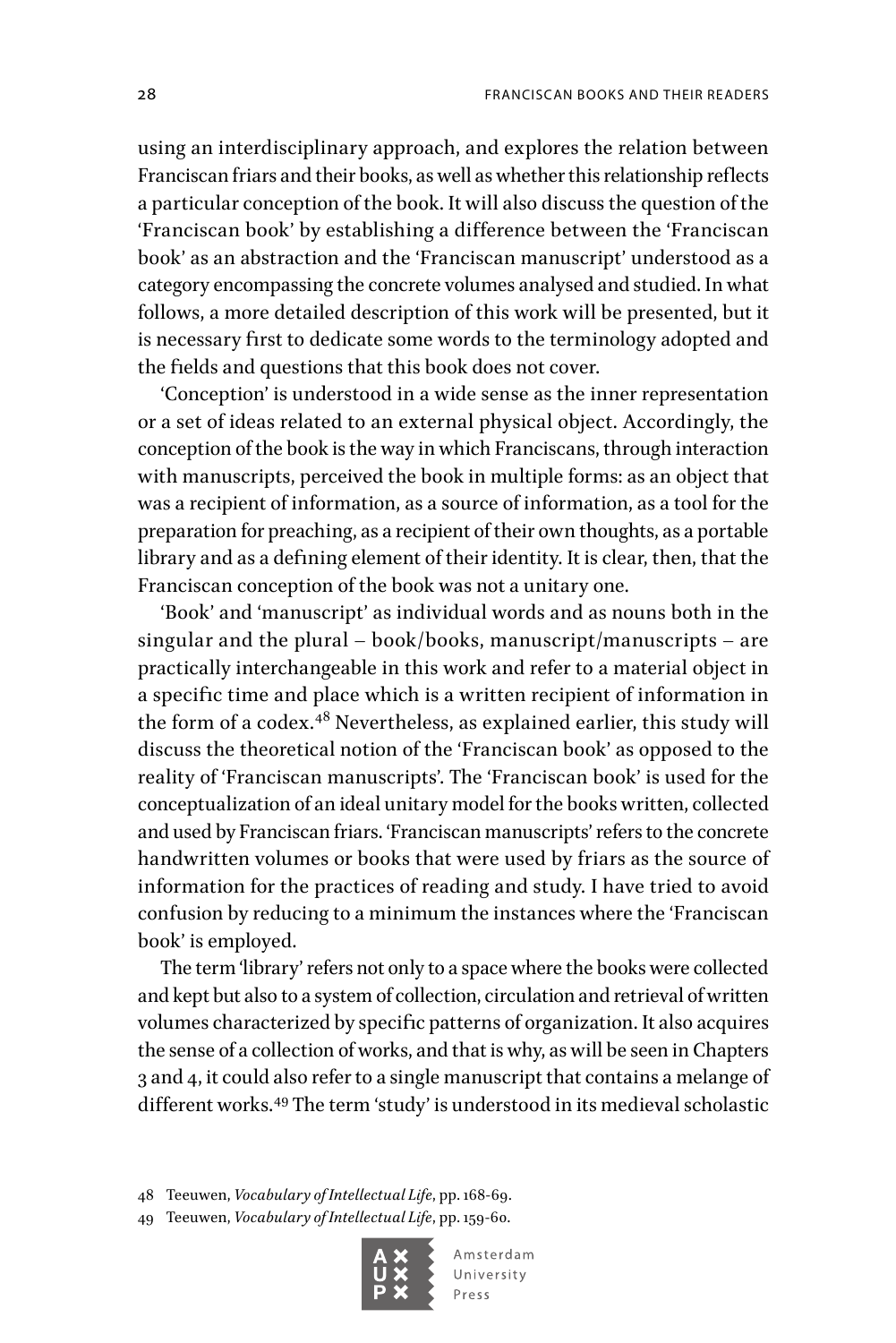sense of 'to devote or apply oneself to one's books'.<sup>50</sup> It implies mainly the act of reading, and in the case of the Franciscan interpretive community, also the act of writing. To study therefore was a form of interaction with the text, as examined in Chapter 4. 'Learning' has a broader general sense, and comprises the multiple practices of study but also the teaching methods and all the forms of intellectual training of the friars. In this sense, learning was a long-term process that implied a continuous devotion to study and consequently to book culture. 'Study' and 'learning' usually appear together in this work, but they are not interchangeable, although they were closely related. 'To read' and 'reading' will be understood as the process of interaction between an agent, the reader and a written object, the text, within the specific context of an interpretive community, that is, the community of shared values and practices of writing to which the reader belongs. A detailed description of the sense of 'reading' and 'interpretive community' is offered in Chapter 4.

It is also necessary to mention the fields this work does not discuss for reasons extending from the methodological to the practical. For example, concerning the community of readers, this book will not explore the female branch of the Franciscan order. Also, in regard to the book collections, the manuscripts kept in the sacristy of the convents usually employed for the divine office are not included in this analysis, mainly because, from the point of view of the interpretive community, they were not part of the book collection but rather of the valued goods of the sacristy. Another type of book that is not the object of analysis in this work is the printed book. Franciscans enthusiastically welcomed printed books into their collections, but these volumes were no longer the result of the physical action of a scribe. As such, the texts reached their readers in the form of unitary, complete and finished objects; and even though they could be personalized in different ways, they were not the kind of intellectual tools that, for example, were intended to satisfy the specific needs of an individual scribe. They were books, certainly, but no longer manuscripts.

Now, concerning the main topics of this book, Chapter 1 may be said to explore the first aspect of the Franciscan manuscript, namely the ideal, by discussing the relation between the regulations of the order and the use of books in the Franciscan convents. Using books became a problematic issue for Franciscans as a result of the warnings of their founder against the glorification of study and learning. This chapter proposes that the Franciscan rule, as established by Francis, aimed to preserve a balance in the

50 Teeuwen, *Vocabulary of Intellectual Life*, pp. 139-40.

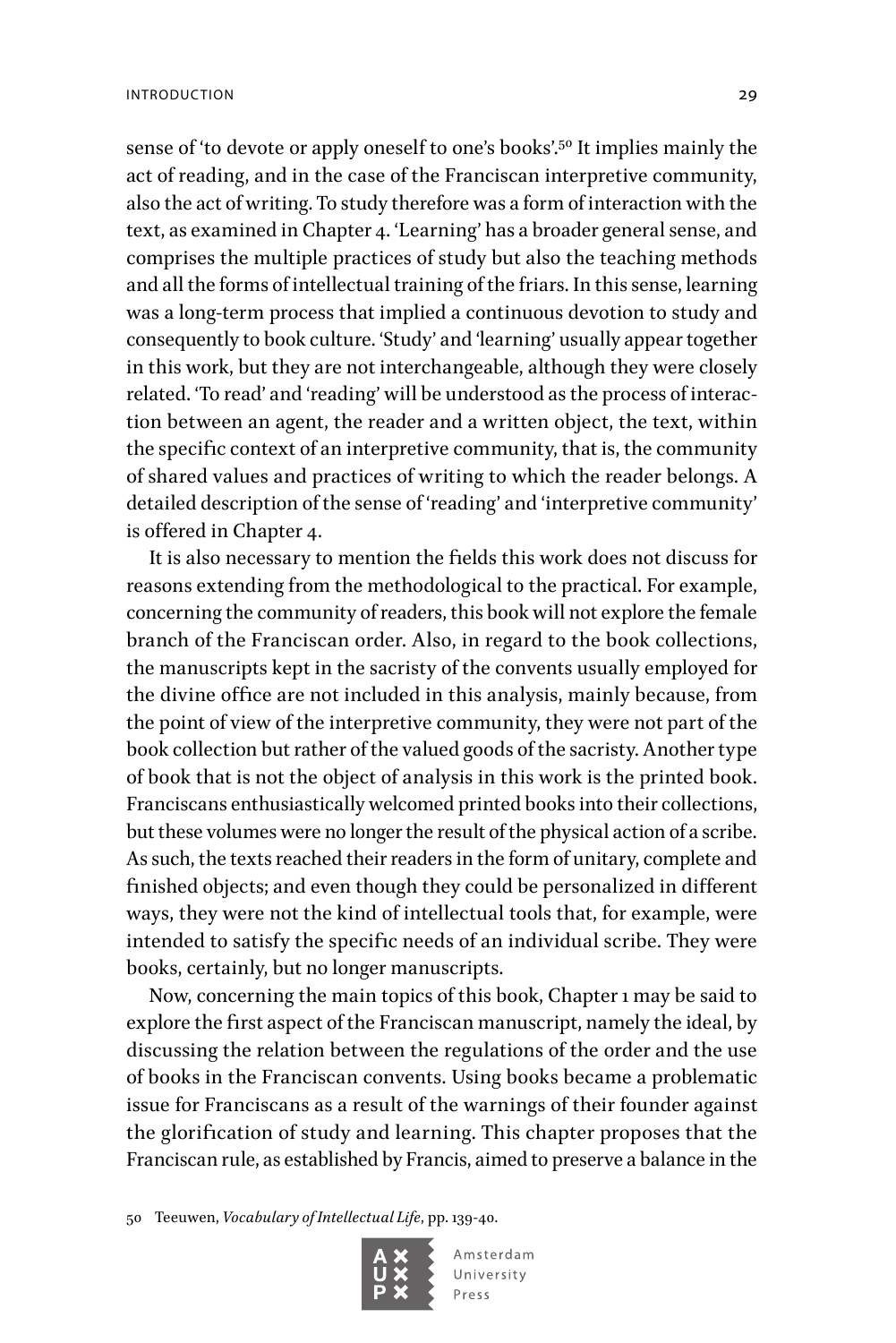presence of unlearned and learned members of the community. The order's intellectual achievement was possible thanks to a tradition of interpretation of the rule that reconciled the parts of it that seemed to prohibit learning as a goal in its own right with a dedication to the study and use of books. This chapter traces the interpretation of the rule proposed by the friars of the Community, to which the convent of Sant'Antonio belonged, and the reformed friars of the Franciscan Observance, to which the friars of the convent of San Francesco Grande belonged. The chapter focuses on assessing the ideal Franciscan relationship to books, as revealed by the regulations – both implicitly and explicitly. According to this ideal, the 'intention' of the founder could be reconciled with the intellectual agency of the friars because the latter was justified by the need for preparation for preaching and pastoral care. Again, the remarkable achievement of Franciscans in all areas of intellectual endeavour surpassed the stated aim of helping to fulfil pastoral duties. This chapter also shows how the ideal book, as described in the first versions of the regulations, was perhaps never used, mainly because it could not satisfy the expectations and needs of the friars. Accordingly, the regulations had to evolve and reflect the needs of a community that came to share certain intellectual expectations. The main sources used to carry out the analysis in this chapter are the two versions of the Franciscan rule and the different interpretations of the masters of the order under the form of answers to particular questions, treatises on the proper observance of the rule, admonitions, letters and commentaries on the rule.

Through a study of the Franciscan libraries in Padua, Chapter 2 explores the second dimension of the Franciscan manuscript, that is, the space. The starting point is the discussion of the development of the medieval library with the help of two models of book collection: the first is the library as it was conceived and used by Boethius, that is, as a scholar's personal library that reflects the expectations and needs of its owner; the second is represented by Cassiodorus, who assembled the book collection of Vivarium, his monastery in southern Italy. The library of Vivarium was intended to satisfy the needs of a community whose members shared reading and writing skills, and it became the predominant type of library during the Middle Ages. With the development of scholastic culture, significant transformations occurred in the setting of this type of communal library. One of the most important was to split the book collection into two: one part made up of books chained to the tables, and the other of copies available for loan. The mendicant orders, and particularly the Franciscans, both adopted and improved on this model of the library. This chapter offers new insights into the field of study by comparing the libraries of the two Paduan convents. After describing the history, size and

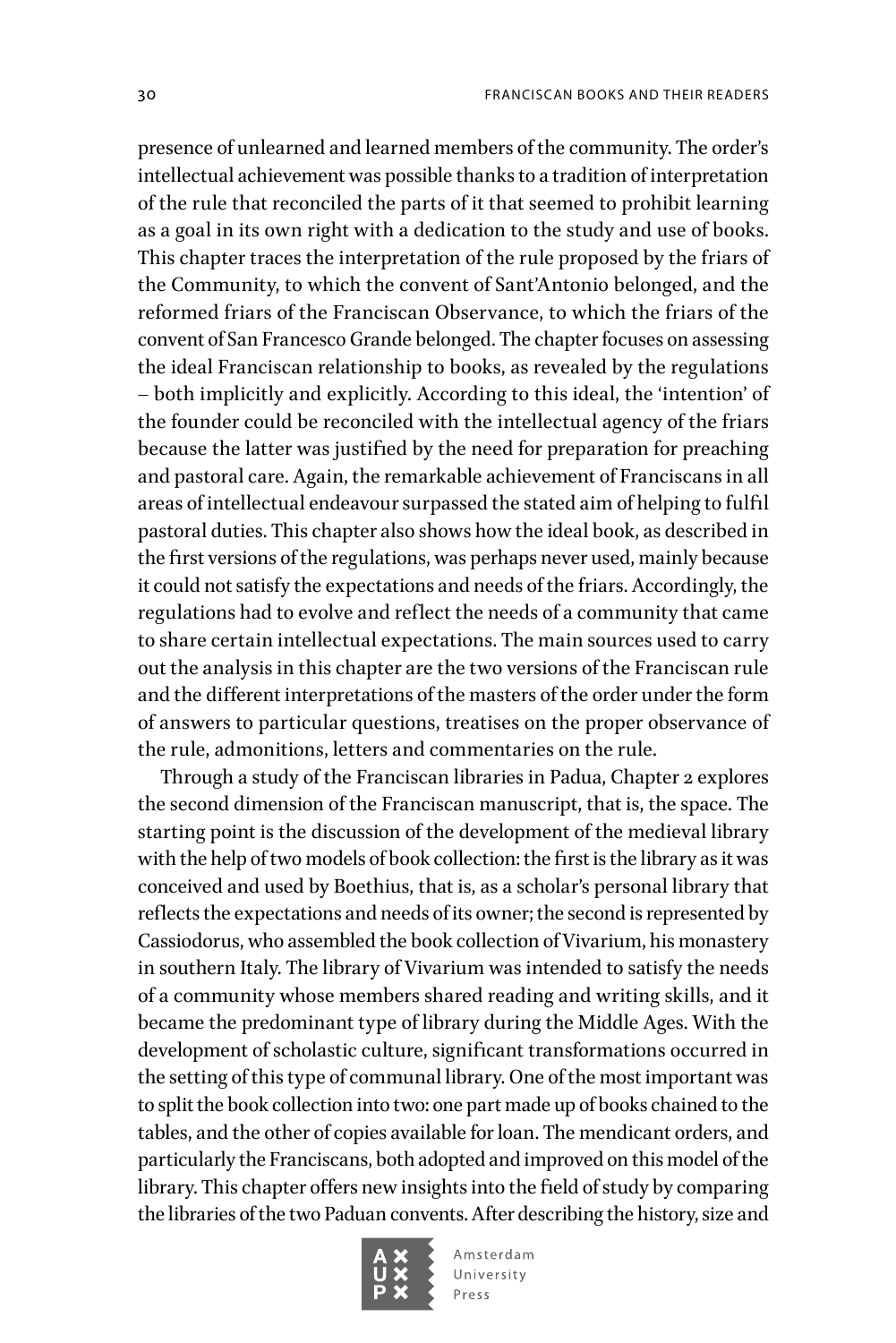main characteristics of each book collection, this chapter analyses the distribution of volumes and the composition of the library. Although both libraries were intended to be the repositories of a collection focused on the education and training of Franciscan preachers, the comparison reveals interesting differences in the topics and physical characteristics of the manuscripts collected. The older library of Sant'Antonio seems to have been devoted to the study of the 'classic' masters of Franciscan culture, while in the library of the Observant convent there is a significant presence of treatises on cases and procedures related to pastoral care and devotion. Most of the manuscripts collected in the Observant library are modest in format and materials and appear to be miscellanies written as personal copies, that is, books to be used by their own scribes. The presence of this kind of manuscript challenges the assumption that a functional, personal collection of books returned only with the rise of humanism. The study of these Franciscan libraries also shows that friars were highly skilled readers, capable of reading more than one manuscript at a time; they were also readers who employed manuscripts as a source for producing new manuscripts, and in this respect their libraries show that Franciscans were agents of writing. The main sources for this chapter are the medieval inventories of the Paduan libraries, contained in surviving manuscripts in Padua and in the Vatican Library.

Chapter 3 studies the physical characteristics of a representative set of volumes collected in the Paduan libraries, as well as traces of use that can be found in them, in order to explore a further dimension of the Franciscan manuscript that could be called, in the Aristotelian sense, as its form. To do so, it establishes two sets of manuscripts, one from the library of Sant'Antonio and the other from the library of San Francesco Grande. The set from Sant'Antonio is constituted by the copies of a theological treatise and a collection of sermons, while the set from San Francesco Grande is constituted by manuscripts used as tools for the composition of sermons and collections of sermons. These two sets are representative selections from the two libraries that exemplify some of the larger issues treated in this work. The study of the manuscripts begins with a codicological examination, before comparing the volumes from the same set and finally comparing the two sets. This codicological comparative approach reveals unknown features of the organization of the library of Sant'Antonio; for example, it has made it possible to establish the order of arrival of the copies of the Bonaventure of Bagnoregio's commentary on the first book of the *Sentences*. At the same time, interesting information is also discovered on the way in which the library guaranteed the availability of manuscripts. The overall comparison allows one to establish common features in the manuscripts, depending